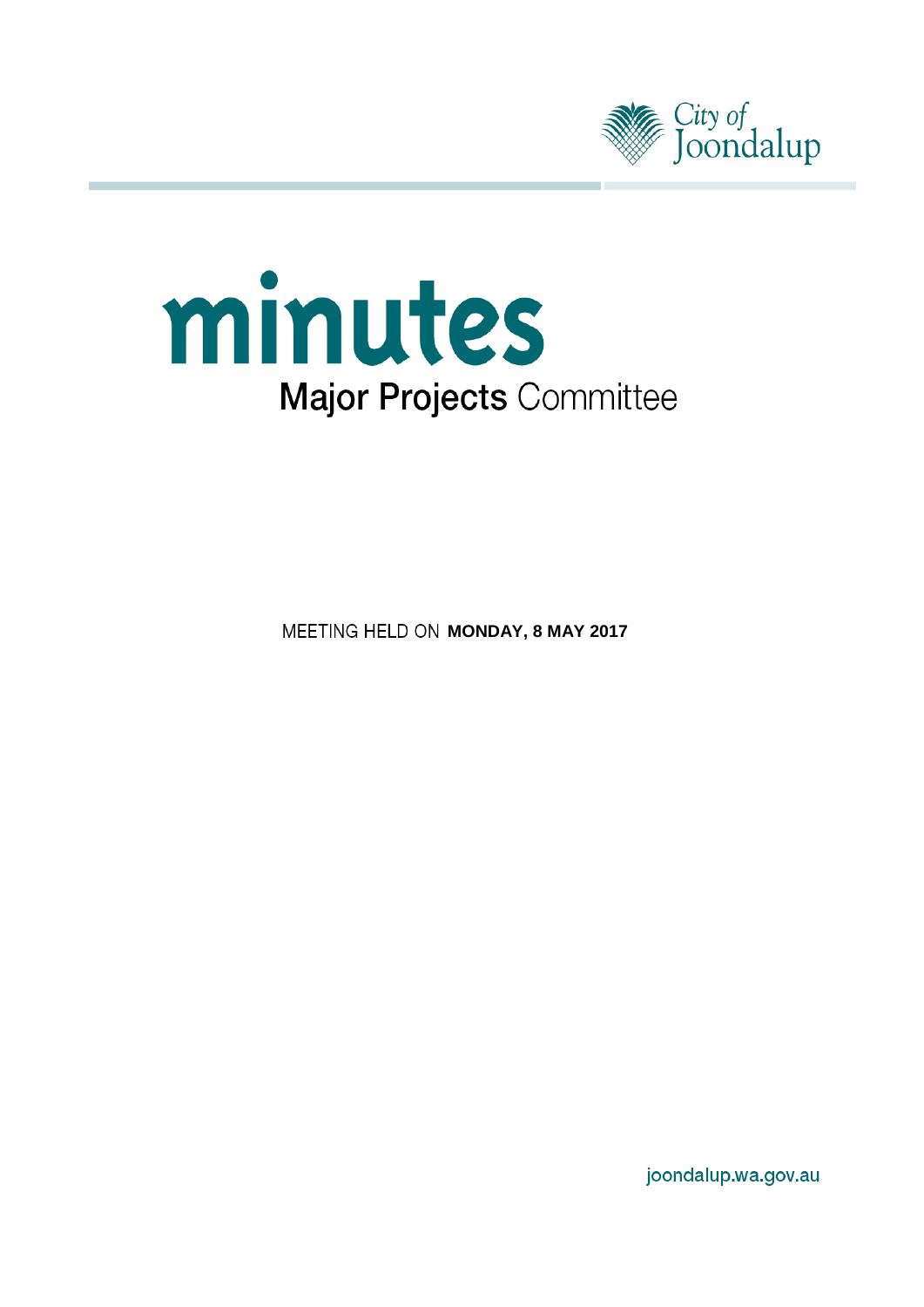## **TABLE OF CONTENTS**

| Item No.       | <b>Title</b>                                                                                    |    |  |  |
|----------------|-------------------------------------------------------------------------------------------------|----|--|--|
|                | <b>Declaration of Opening</b>                                                                   | 3  |  |  |
|                | <b>Declarations of Interest</b>                                                                 | 4  |  |  |
|                | Apologies/Leave of absence                                                                      | 4  |  |  |
|                | <b>Confirmation of Minutes</b>                                                                  | 4  |  |  |
|                | <b>Presiding</b><br><b>Member</b><br>without<br><b>Announcements</b><br>by<br>the<br>discussion | 5  |  |  |
|                | Identification of matters for which the meeting may be closed<br>to the public                  | 5  |  |  |
|                | <b>Petitions and deputations</b>                                                                |    |  |  |
|                | <b>Reports</b>                                                                                  | 6  |  |  |
| 1              | Ocean Reef Marina - Project Status                                                              |    |  |  |
| $\overline{2}$ | Confidential - Joondalup City Centre Development - Project<br><b>Status</b>                     |    |  |  |
| 3              | Joondalup Performing Arts and Cultural Facility - Project Status                                | 16 |  |  |
|                | <b>Urgent Business</b>                                                                          | 22 |  |  |
|                | Rescheduling of July 2017 Major Projects Committee meeting                                      | 22 |  |  |
|                | Motions of which previous notice has been given                                                 | 23 |  |  |
|                | <b>Requests for Reports for future consideration</b>                                            | 23 |  |  |
|                | <b>Closure</b>                                                                                  | 23 |  |  |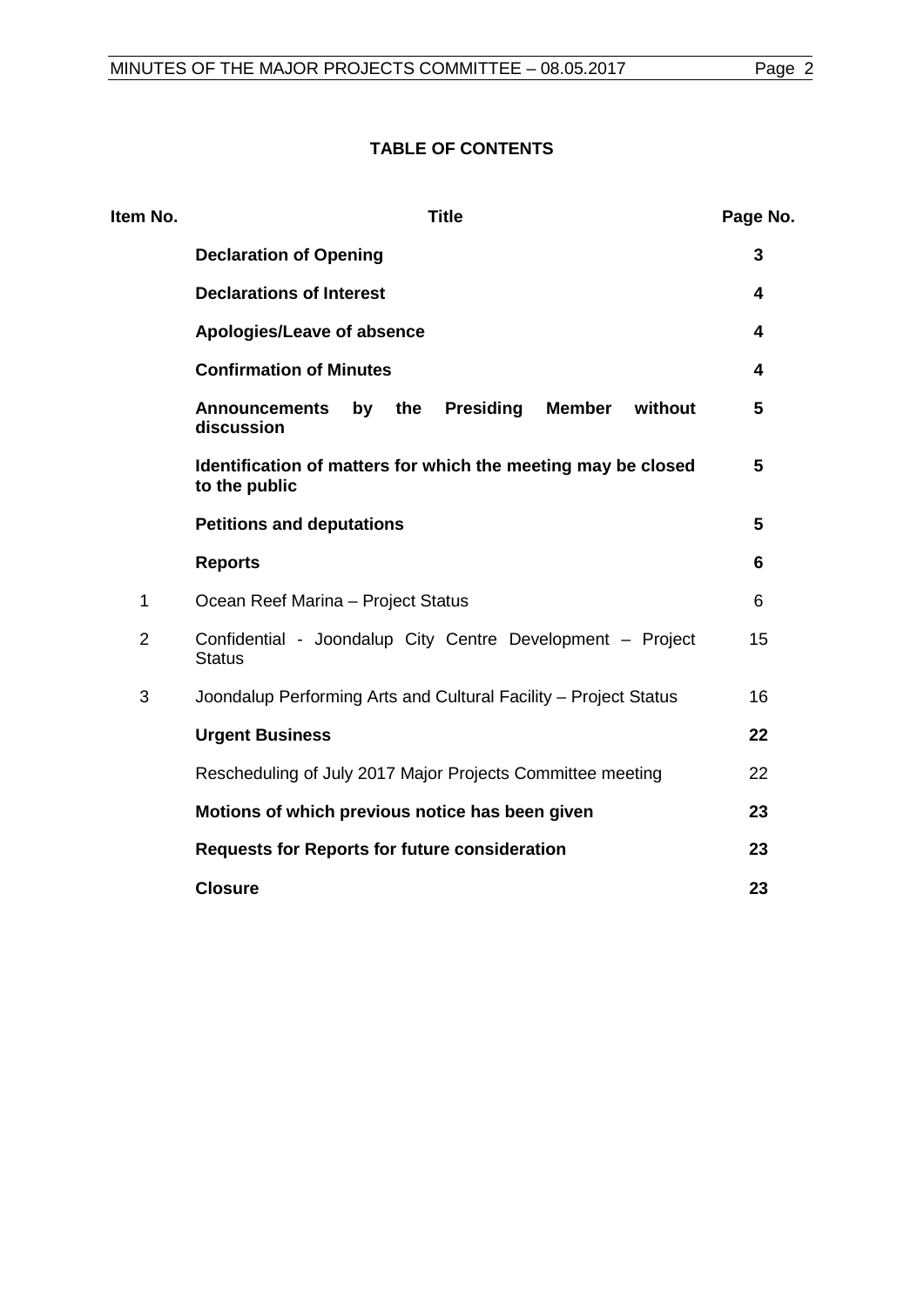# **CITY OF JOONDALUP**

#### **MINUTES OF THE MAJOR PROJECTS COMMITTEE MEETING HELD IN CONFERENCE ROOM 1, JOONDALUP CIVIC CENTRE, BOAS AVENUE, JOONDALUP ON MONDAY, 8 MAY 2017.**

## **ATTENDANCE**

#### **Committee Members**

| <b>Mayor Troy Pickard</b> | <b>Presiding Member</b>        |
|---------------------------|--------------------------------|
| Cr Kerry Hollywood        | <b>Deputy Presiding Member</b> |
| Cr Philippa Taylor        | Deputising for Cr Jones        |
| <b>Cr Liam Gobbert</b>    |                                |
| Cr Mike Norman            |                                |
| Cr John Chester           |                                |
| Cr Russ Fishwick, JP      |                                |

#### **Officers**

| Mr Garry Hunt        | <b>Chief Executive Officer</b>              |                              |
|----------------------|---------------------------------------------|------------------------------|
| Ms Dale Page         | Director Planning and Community Development | to 6.38pm                    |
| Mr Brad Sillence     | <b>Manager Governance</b>                   |                              |
| Mr Blignault Olivier | <b>Manager City Projects</b>                | absent from 6.16pm to 6.17pm |
| Mr John Byrne        | Governance Coordinator                      |                              |
| Mrs Genevieve Hunter | Senior Projects Officer                     |                              |
| Mr Scott Collins     | Senior Projects Officer                     |                              |
| Mrs Lesley Taylor    | <b>Governance Officer</b>                   |                              |

#### **Guest**

In relation to Item 1 – Ocean Reef Marina: Project Status

Mr Darren Walsh CEO, Strategen **the act of** *c* **6.16pm** 

#### <span id="page-2-0"></span>**DECLARATION OF OPENING**

The Presiding Member declared the meeting open at 5.49pm.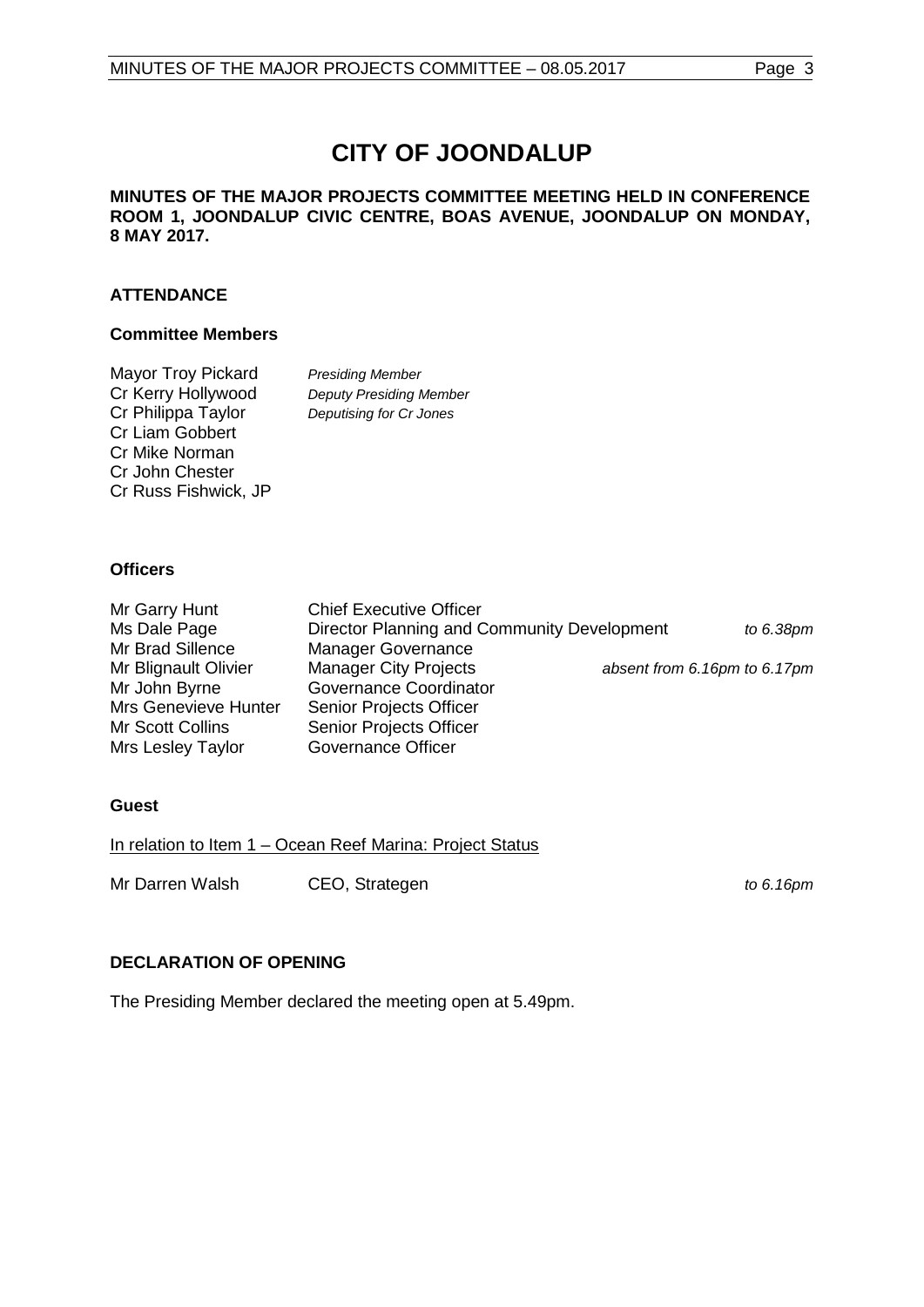## <span id="page-3-0"></span>**DECLARATIONS OF INTEREST**

#### **Disclosures of Financial / Proximity Interest**

Nil.

#### **Disclosures of interest affecting impartiality**

Elected Members (in accordance with Regulation 11 of the *Local Government [Rules of Conduct] Regulations 2007)* and employees (in accordance with the Code of Conduct) are required to declare any interest that may affect their impartiality in considering a matter. This declaration does not restrict any right to participate in or be present during the decision-making process. The Elected Member/employee is also encouraged to disclose the nature of the interest.

| <b>Name/Position</b>                                                                     | <b>Cr Mike Norman.</b>                       |
|------------------------------------------------------------------------------------------|----------------------------------------------|
| <b>Item No./Subject</b>                                                                  | Item 1 – Ocean Reef Marina – Project Status. |
| <b>Nature of interest</b>                                                                | Interest that may affect impartiality.       |
| Cr Norman is Chairman of the Joondalup Community Coast Care<br><b>Extent of Interest</b> |                                              |
|                                                                                          | Forum Inc., that made a submission.          |

| <b>Name/Position</b>      | Cr Philippa Taylor.                                      |
|---------------------------|----------------------------------------------------------|
| <b>Item No./Subject</b>   | Item 1 - Ocean Reef Marina - Project Status.             |
| <b>Nature of interest</b> | Interest that may affect impartiality.                   |
| <b>Extent of Interest</b> | Cr Taylor is a member of the Ocean Reef Sea Sports Club. |

#### <span id="page-3-1"></span>**APOLOGIES/LEAVE OF ABSENCE**

#### **Leave of Absence Previously Approved:**

| Cr John Logan   | 22 April to 28 May 2017 inclusive;        |
|-----------------|-------------------------------------------|
| Cr Nige Jones   | 4 May to 13 May 2017 inclusive;           |
| Cr John Chester | 19 May to 30 May 2017 inclusive;          |
| Cr Sophie Dwyer | 1 July to 17 July 2017 inclusive;         |
| Cr Sophie Dwyer | 23 September to 8 October 2017 inclusive. |
|                 |                                           |

#### <span id="page-3-2"></span>**CONFIRMATION OF MINUTES**

#### MINUTES OF THE MAJOR PROJECTS COMMITTEE MEETING HELD ON 13 MARCH 2017

**MOVED Cr Chester, SECONDED Cr Gobbert that the minutes of the meeting of the Major Projects Committee held on 13 March 2017 be confirmed as a true and correct record.**

#### **The Motion was Put and CARRIED (7/0)**

**In favour of the Motion:** Mayor Pickard, Crs Chester, Fishwick, Gobbert, Hollywood, Norman and Taylor.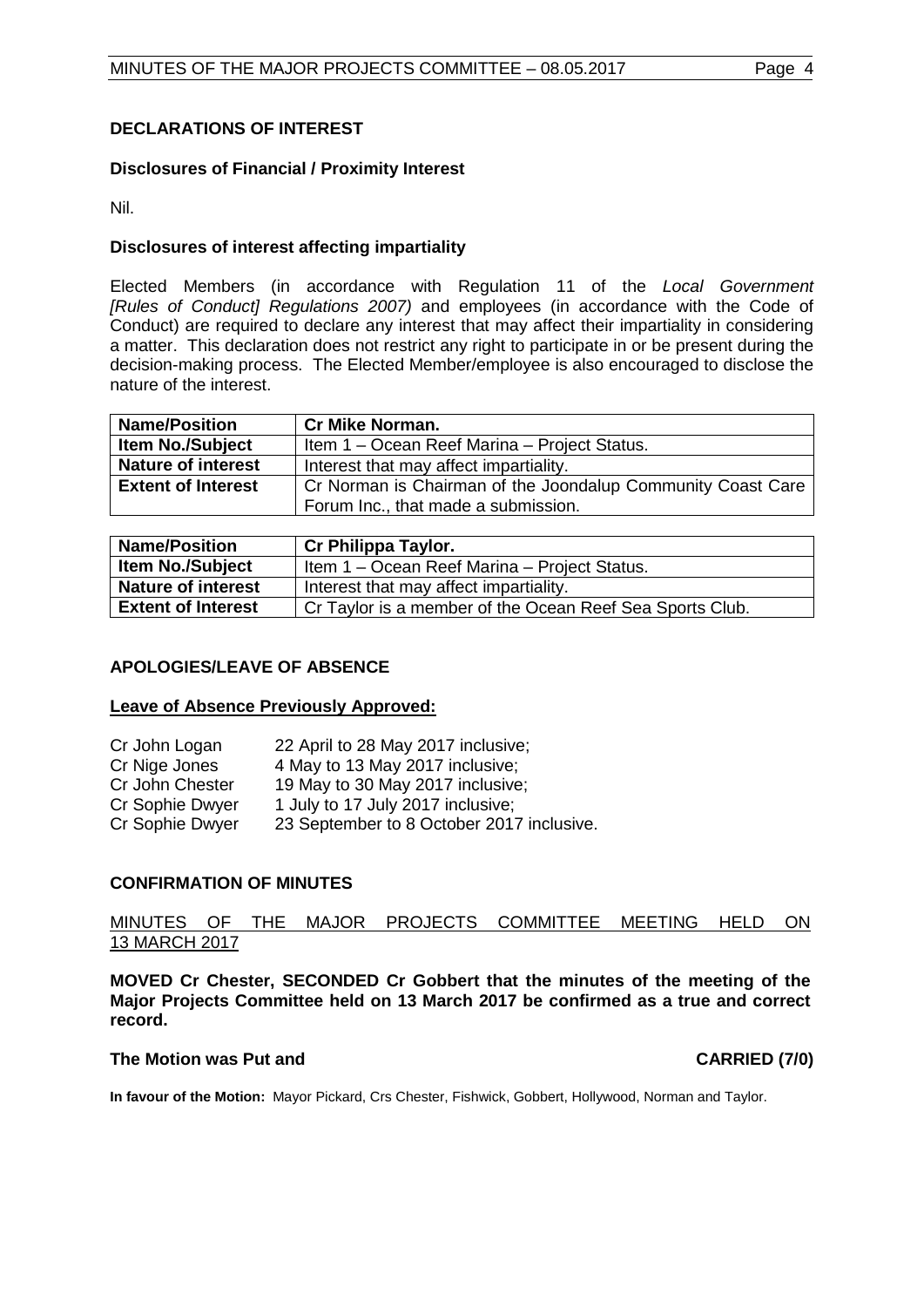## <span id="page-4-0"></span>**ANNOUNCEMENTS BY THE PRESIDING MEMBER WITHOUT DISCUSSION**

Nil.

#### <span id="page-4-1"></span>**IDENTIFICATION OF MATTERS FOR WHICH THE MEETING MAY BE CLOSED TO THE PUBLIC**

In accordance with Clause 5.2 of the City's *Meeting Procedures Local Law 2013*, this meeting was not open to the public.

## <span id="page-4-2"></span>**PETITIONS AND DEPUTATIONS**

Nil.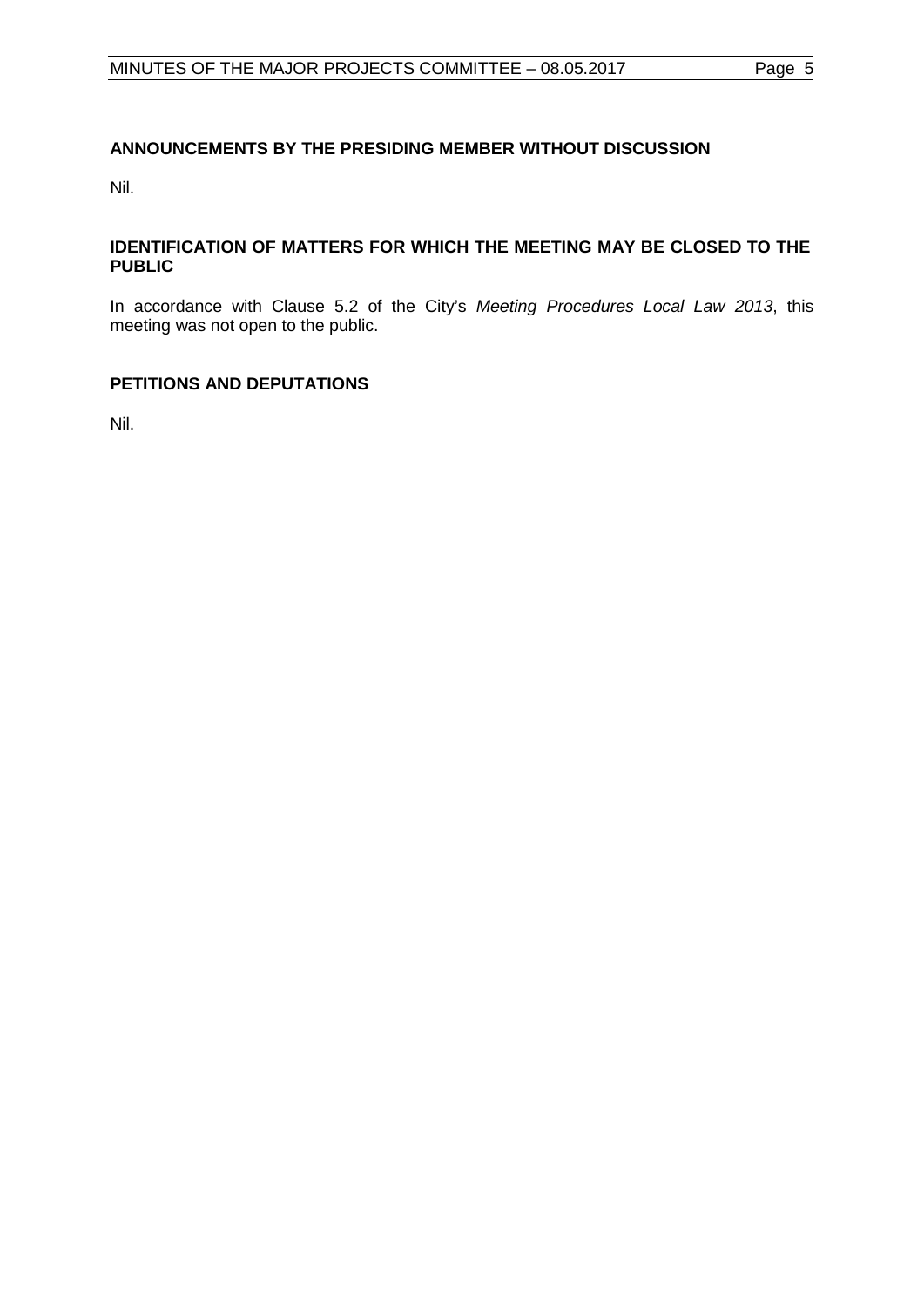#### <span id="page-5-0"></span>**Disclosures of interest affecting impartiality**

| <b>Name/Position</b>                                                                     | <b>Cr Mike Norman.</b>                       |  |  |
|------------------------------------------------------------------------------------------|----------------------------------------------|--|--|
| <b>Item No./Subject</b>                                                                  | Item 1 – Ocean Reef Marina – Project Status. |  |  |
| <b>Nature of interest</b>                                                                | Interest that may affect impartiality.       |  |  |
| <b>Extent of Interest</b><br>Cr Norman is Chairman of the Joondalup Community Coast Care |                                              |  |  |
|                                                                                          | Forum Inc., that made a submission.          |  |  |

| <b>Name/Position</b>      | Cr Philippa Taylor.                                      |
|---------------------------|----------------------------------------------------------|
| <b>Item No./Subject</b>   | Item 1 – Ocean Reef Marina – Project Status.             |
| <b>Nature of interest</b> | Interest that may affect impartiality.                   |
| <b>Extent of Interest</b> | Cr Taylor is a member of the Ocean Reef Sea Sports Club. |

## <span id="page-5-1"></span>**ITEM 1 OCEAN REEF MARINA – PROJECT STATUS**

| <b>WARD</b>                           | <b>North Central</b>                                                                                                                                                                             |                                                                              |  |
|---------------------------------------|--------------------------------------------------------------------------------------------------------------------------------------------------------------------------------------------------|------------------------------------------------------------------------------|--|
| <b>RESPONSIBLE</b><br><b>DIRECTOR</b> | Mr Garry Hunt<br>Office of the CEO                                                                                                                                                               |                                                                              |  |
| <b>FILE NUMBER</b>                    | 04171, 101515                                                                                                                                                                                    |                                                                              |  |
| <b>ATTACHMENTS</b>                    | Attachment 1                                                                                                                                                                                     | Ocean Reef Marina Indicative Approvals<br>Timeline                           |  |
|                                       | <b>Attachment 2</b>                                                                                                                                                                              | Public Environmental Review - Response<br>to submissions schedule            |  |
|                                       | <b>Attachment 3</b>                                                                                                                                                                              | Summary of draft preliminary Ocean Reef<br>Marina Structure Plan submissions |  |
|                                       | Attachment 4                                                                                                                                                                                     | Ocean Reef Marina Communications<br><b>Strategy Execution Report</b>         |  |
| <b>AUTHORITY / DISCRETION</b>         | Executive - The substantial direction setting and oversight<br>role of Council, such as adopting plans and reports,<br>accepting tenders, directing operations, setting and<br>amending budgets. |                                                                              |  |

## **PURPOSE**

For Council to note the progress on the Ocean Reef Marina project and to request the Chief Executive Officer to prepare and submit responses to submissions on the draft preliminary *Ocean Reef Marina Structure Plan* received during the public advertising period.

#### **EXECUTIVE SUMMARY**

To progress the approval of the Ocean Reef Marina project, the following activities and tasks were undertaken since the previous project status report was considered by the Major Projects Committee at its meeting held on 13 March 2017: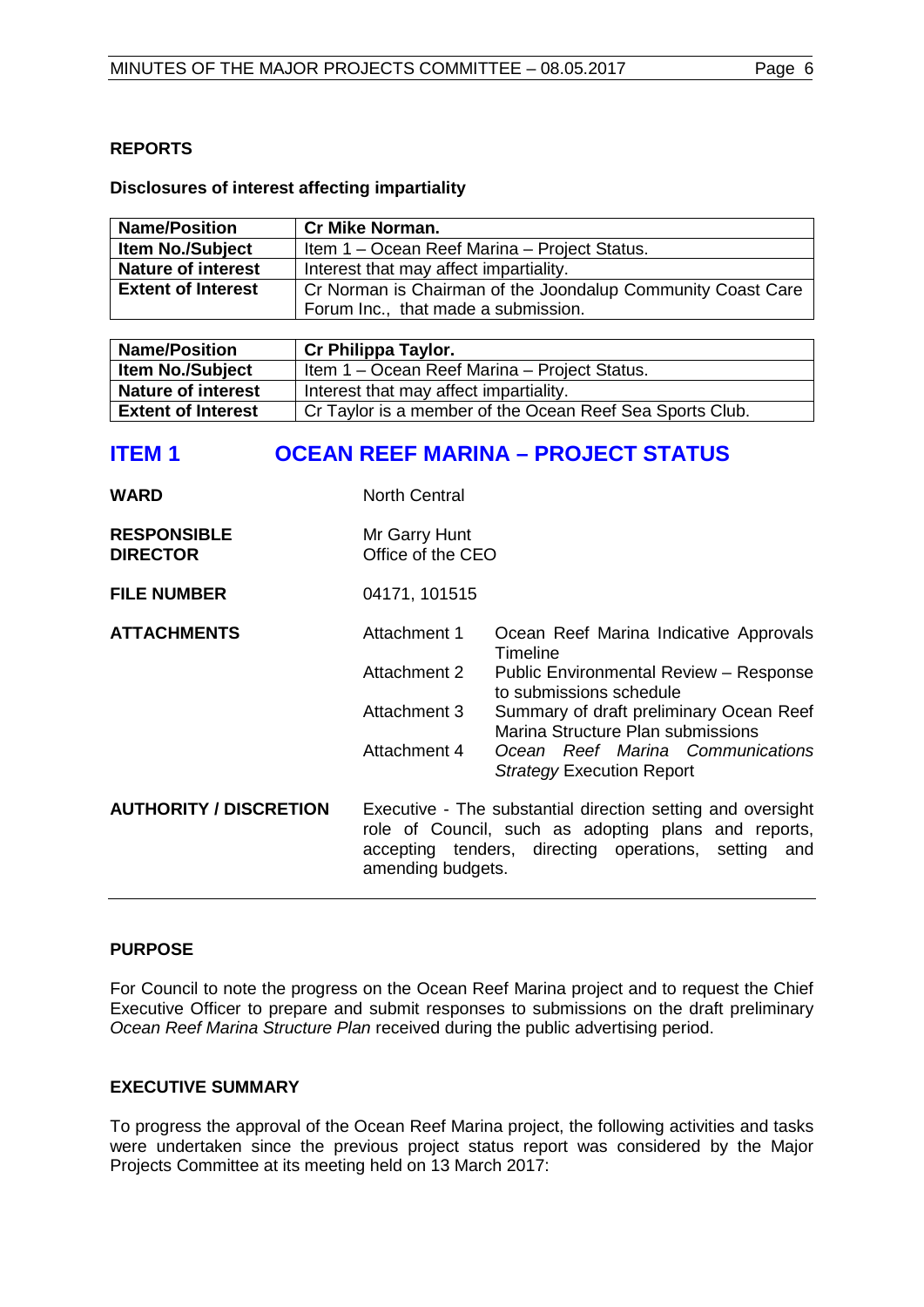- 1 Metropolitan Region Scheme (MRS) Amendment submissions and responses.<br>2 Review of the draft Negotiated Planning Outcome for Bush Forever
- 2 Review of the draft Negotiated Planning Outcome for Bush Forever (NPO) submissions.
- 3 Review of the Public Environmental Review (PER) document and appendices.
- 4 Preparation of draft responses to comments received on the draft preliminary *Ocean Reef Marina Structure Plan* (Ocean Reef Marina SP).
- 5 Completion of the *Ocean Reef Marina Communications Strategy.*
- Engagement with the State Government regarding proponency.

Details of the above are provided in this Report.

As far as possible the project is progressing in accordance with the Ocean Reef Marina Indicative Approvals Timeline as at February 2017 (Attachment 1 refers).

Environmental consultants Strategen have prepared a program (Attachment 2 refers) for the preparation and submission of responses to the comments received on the PER document and appendices which aligns with the above timeline.

#### *It is therefore recommended that Council:*

- *1 NOTES the Ocean Reef Marina Project Status Report;*
- *2 REQUESTS the Chief Executive Officer to respond to submissions received by the City on the draft preliminary Ocean Reef Structure Plan following consultation with consultants Taylor Burrell Barnett and Strategen.*

#### **BACKGROUND**

#### **1 Metropolitan Region Scheme Amendment 1270/41**

The City lodged the Ocean Reef Marina MRS Amendment request with the Western Australian Planning Commission (WAPC) in April 2014 and the MRS Amendment 1270/41 was initiated by the WAPC in June 2014.

The MRS Amendment Report, prepared by the Department of Planning (DoP) was advertised for public comment from 22 November 2016 to 24 February 2017 (as approved by the Minister for Planning).

#### **2 Draft Negotiated Planning Outcome for Bush Forever**

The MRS Amendment 1270/41 Report states the following:

*"The draft NPO requires a conservation area management plan to be developed for the land acquired for the conservation estate and a rehabilitation strategy prepared for the sites subject to rehabilitation which includes monitoring and reporting actions. Additional management strategies and actions to address potential impacts on the environment and provide long-term conservation outcomes for the surrounding Bush Forever site may also be required of the NPO.* 

*The WAPC requires that the NPO be agreed to by the DoP, Department of Parks and Wildlife (DPaW) and the Office of the Environment Protection Authority (OEPA), prior*  to a final decision being made on the amendment. A legal agreement between the *State of WA and the City of Joondalup is to be entered into, to ensure the obligations and agreements contained in the NPO are implemented."*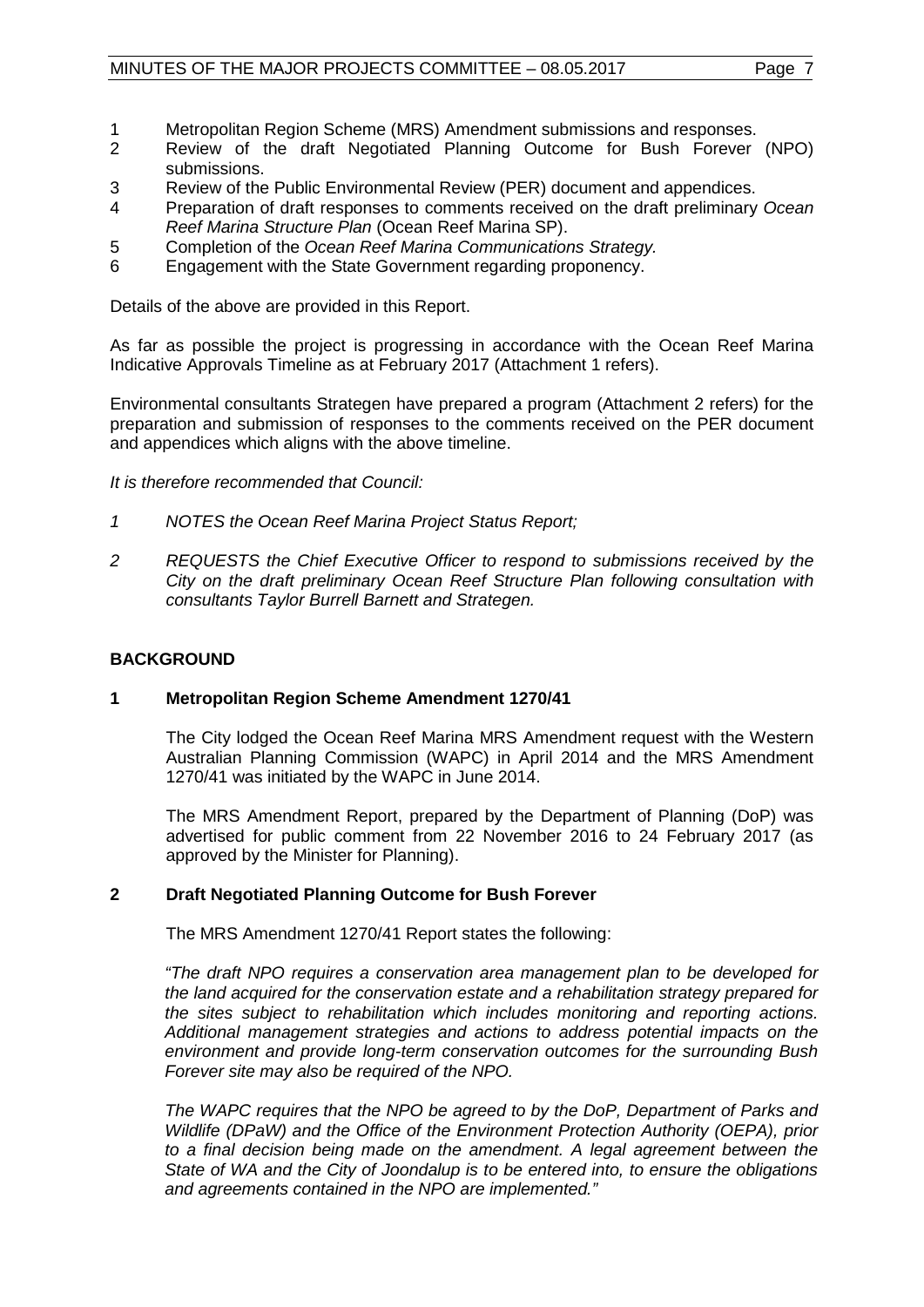It should be noted that funding for the land acquisition and rehabilitation portions of the NPO will be the responsibility of the ultimate proponent for the project.

The DoP, DPaW and OEPA formally provided in-principle support for the draft NPO and it was agreed that the draft NPO would be made available for public review concurrently with the MRS Amendment report and PER documents.

While there is no formal process for seeking submissions on the NPO, it was agreed that the City invite and receive comments / submissions from the public during the concurrent advertising of the MRS Amendment and the PER (22 November 2016 to 24 February 2017). The information contained within the NPO is particularly pertinent to the MRS Amendment and it was considered appropriate that all possible information on the planning process be made available at the same time.

#### **3 Public Environmental Review**

Occurring in parallel with the MRS Amendment, the marine based components of the Ocean Reef Marina project are being assessed by the Environmental Protection Authority (EPA) under the *Environmental Protection Act 1986* via a PER – the highest level of assessment.

Following completion of the required investigations / studies and various amendments to the documents, the PER document and appendices were approved for release for public review in October 2016. The PER documents were advertised for public comment from 22 November 2016 to 24 February 2017, concurrently with the MRS Amendment 1270/41.

#### **4 Ocean Reef Marina Structure Plan**

It was considered desirable that the draft preliminary Ocean Reef Marina SP be released for the public to view and provide informal comments concurrently with the PER, MRS Amendment 1270/41 and the draft NPO. Much of the information contained within the plan is particularly relevant to the MRS Amendment and NPO and it was considered appropriate that as much information as possible be available on the planning process.

Once finalised and formally submitted to Council for consideration, the Ocean Reef Marina SP will be formally advertised for public comment as required under *Planning and Development (Local Planning Schemes) Regulations 2015 – Structure Plan Framework.* However this can only occur following finalisation of the MRS Amendment process as noted by the Major Projects Committee at its meeting held on 28 November 2016.

#### **5** *Ocean Reef Marina Communications Strategy*

Following notification of the commencement date for public advertising, the City implemented the *Ocean Reef Marina Communications Strategy.* The strategy was endorsed by Council at its meeting held on 19 April 2016 (CJ065-04/16 refers) and modified as requested by Council at its Special Meeting held on 29 August 2016 (JSC02-08/16 refers).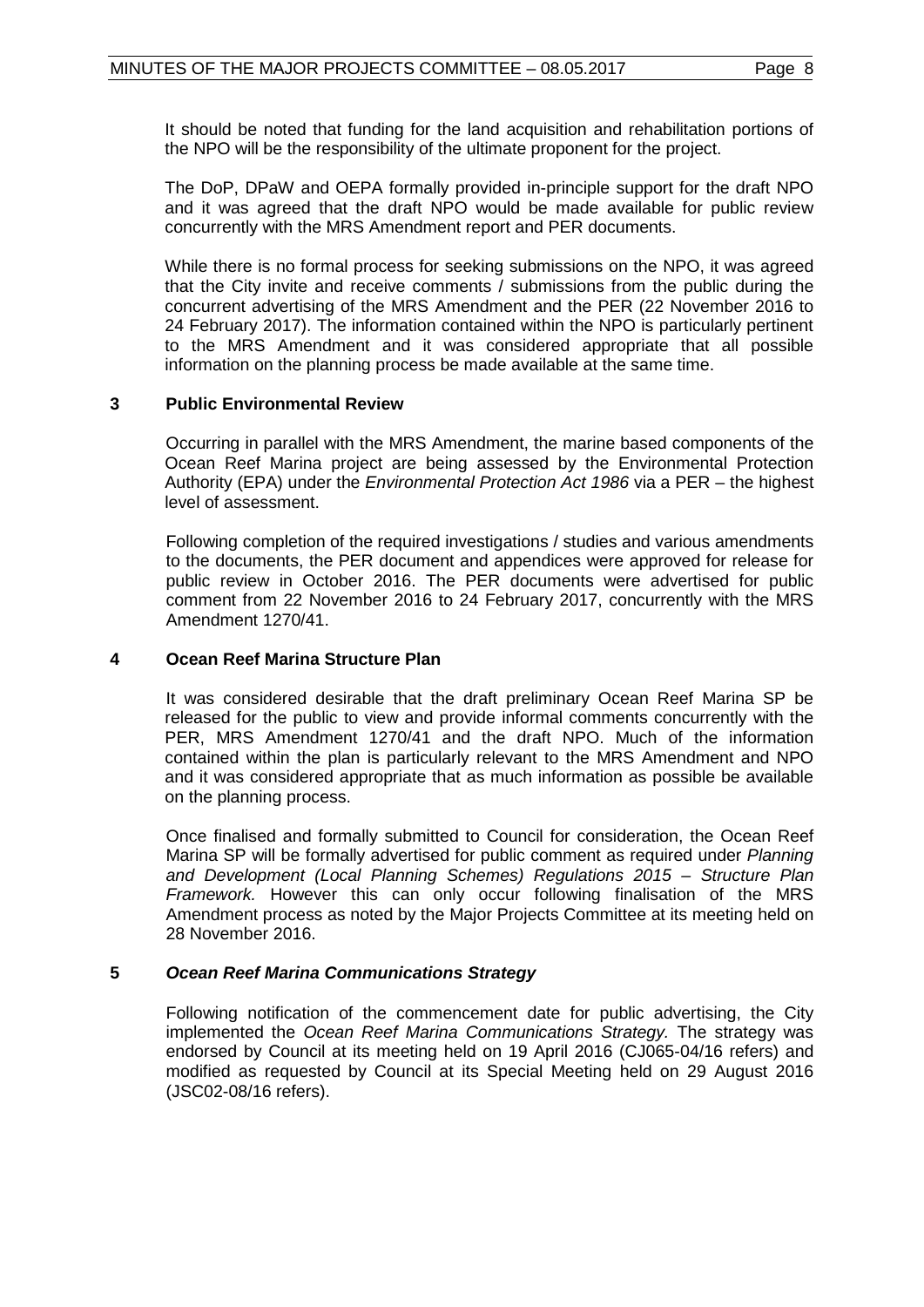#### **6 State Government Proponency**

Following a review of the concept plan and feasibility by LandCorp, in September 2016 the former State Government announced that it would assume the lead role for the project and a detailed business case and Cabinet Submission was prepared for consideration.

The City worked closely with LandCorp during the above process.

As part of the campaigning for the State Election held on 11 March 2017, both major political parties made a financial commitment to the Ocean Reef Marina Development (State Labor Party - \$40 million; State Liberal Party - \$105 million).

## **DETAILS**

#### **1 Metropolitan Region Scheme Amendment 1270/41**

MRS Amendment 1270/41 was formally advertised for public submissions on 22 November 2016. The amendment report was available to the community via the DoP website. The City's website provided detailed information on the submission process with links directly to the document.

The DoP advised the City (23 March 2017) that the submissions were currently being summarised. The full submissions will not be provided to the City; however in accordance with standard practice, a summary of the submissions will be provided for consideration/comment (if appropriate).

A total of 94 submissions were received as follows:

- Support: 39
- Objection: 33
- Comment: 22

The DoP also received 14 requests for hearings where people can present their submissions to the WAPC. The City has requested a public hearing.

#### **2 Draft Negotiated Planning Outcome for Bush Forever**

As at the public advertising closing date of 24 February 2017, the City had received four submissions that were classified as submissions for the NPO.

In addition to the NPO submissions received by the City, three submissions received for the PER include commentary regarding the NPO and have therefore been recorded as NPO submissions.

None of the submissions supported the clearing of vegetation within Bush Forever Site 325 to enable the development of the Ocean Reef Marina.

All NPO submissions have been provided to the DoP, DPAW and OEPA for review and consideration. In consultation with the City, any additional information and / or actions arising from the submissions will be determined by the above agencies. A determination will also be made on the appropriate responses (as required) to the submissions.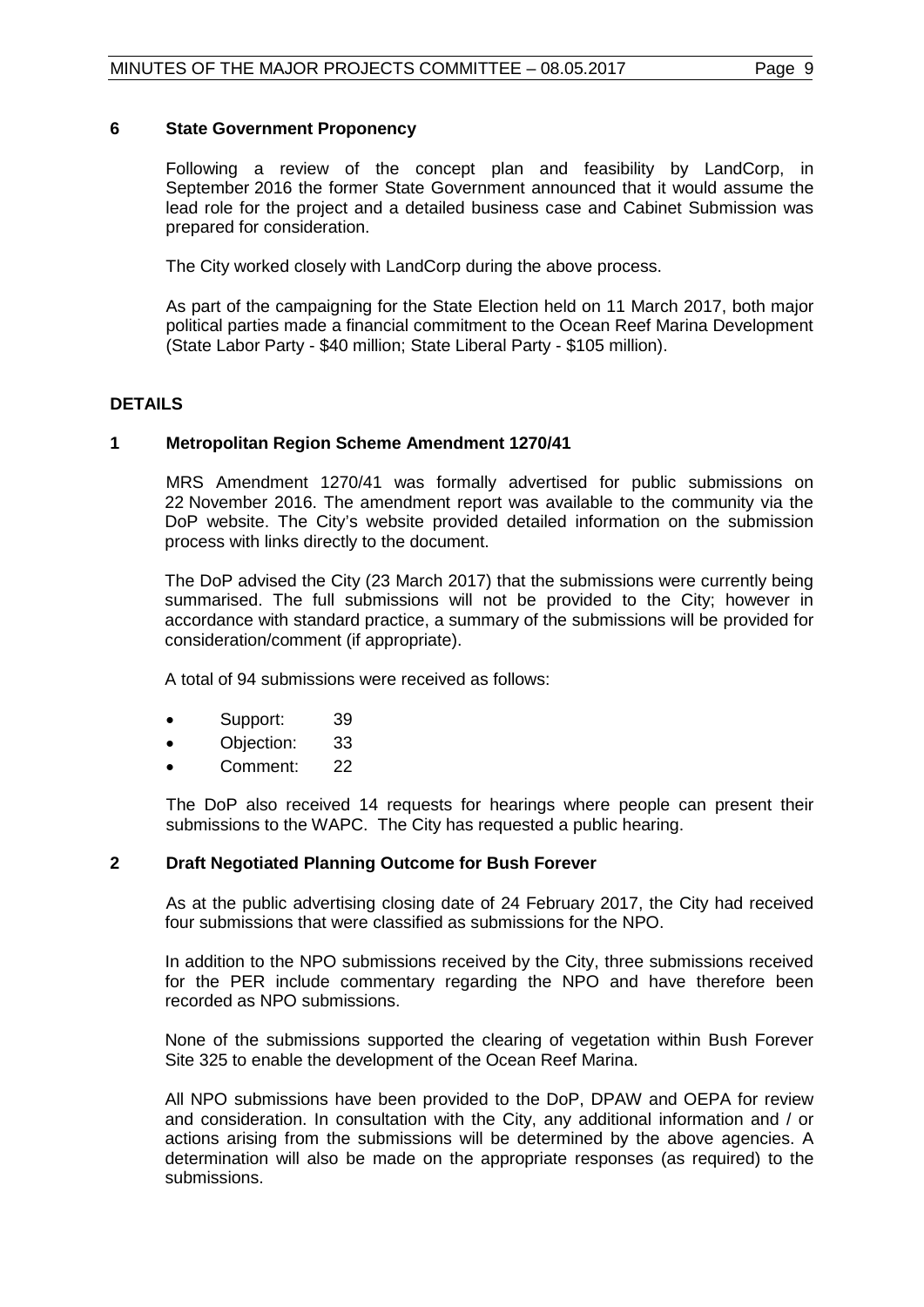The draft NPO, together with a legal agreement between the State of Western Australia and the City of Joondalup, will be finalised for approval by the relevant authorities.

It should be noted, that the important requirements of the legal agreement are the transference of the NPO responsibilities and obligations to the ultimate proponent and the responsibilities and obligations of all parties, including the City, in ensuring the NPO is implemented.

## **3 Public Environmental Review**

A total of 59 submissions were received by the closing date of 24 February 2017 and on 1 March 2017 the OEPA provided copies of these submissions to the City.

- Support: 27
- Objection: 22
- Comment: 10

On 29 March 2017 the City received a summary of the submissions and an outline of the responses required.

Environmental consultants Strategen are coordinating the preparation of the responses and the program for responses is provided in Attachment 2.

## **4 Draft preliminary Ocean Reef Marina Structure Plan**

A total of 21 submissions were received on the draft preliminary Ocean Reef Marina SP. This figure includes PER submissions that contained specific comment on the plan and were therefore counted as Ocean Reef Marina SP submissions. A summary of the submissions is contained in Attachment 3.

Where considered appropriate, suitable responses will be prepared in consultation with town planning consultants, Taylor Burrell Barnett and environmental consultants, Strategen. Where the consultants recommend amendments to the contents of the Ocean Reef Marina SP, arising from submissions, these will be considered in consultation with the appropriate entities.

Formal consideration by Council of the final Ocean Reef Marina SP can only occur following finalisation of the MRS Amendment process and the amendment of the City's district boundary. The Ocean Reef Marina SP will be formally advertised for public comment as required under the *Planning and Development (Local Planning Schemes) Regulations 2015 – Structure Plan Framework.*

#### **5** *Ocean Reef Marina Communications Strategy*

The *Ocean Reef Marina Communications Strategy* was implemented following notification from the DoP of the public advertising dates for the MRS Amendment.

The strategy consisted of various marketing tools including:

- City-wide mail-out providing the Ocean Reef Marina brochure and a covering letter regarding the public advertising process.
- posters / postcards
- social media
- print media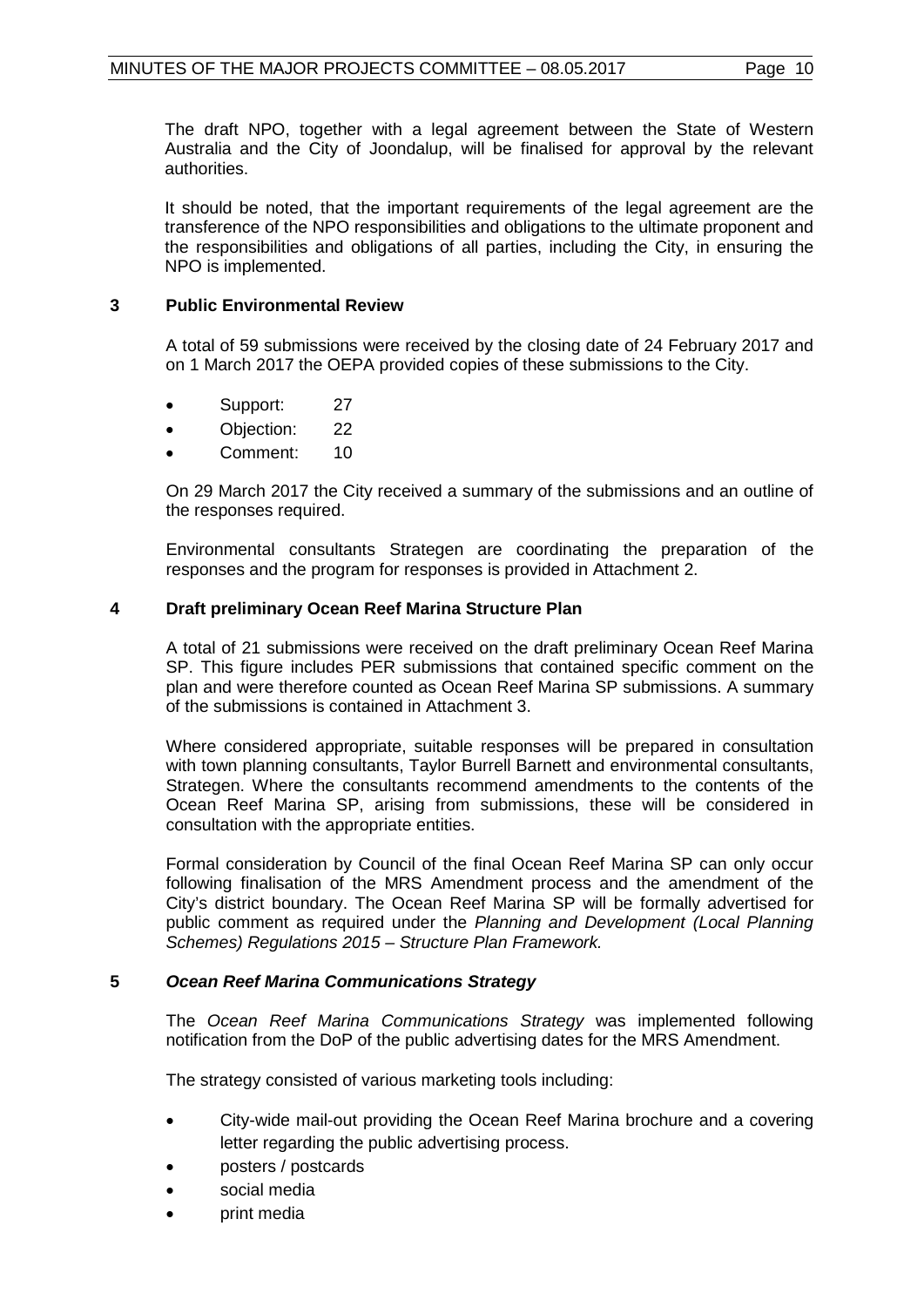- direct electronic communication
- community forums.

Attachment 4 provides the *Ocean Reef Marina Communications Strategy* Execution Report.

### **6 State Government Proponency**

Following the election of a Mark McGowan led State Labor Government on 11 March 2017, LandCorp advised the City that briefings had been provided to the new Minister for Planning, Hon Rita Saffioti, MLA. The Minister has requested a Cabinet Submission, based on the LandCorp prepared Business Case for the development, which will be considered in due course.

The City continues to liaise with LandCorp on this issue and provides information as requested.

It is anticipated that the Memorandum of Understanding (MOU) endorsed by Council at its meeting held on 20 September 2016 (CJ151-09/16 refers), or an amended MOU and / or other appropriate formal agreement/s will be executed by the City and the State Government following consideration of the Cabinet Submission.

#### **Issues and options considered**

Not applicable.

## **Legislation / Strategic Community Plan / policy implications**

**Legislation** The City is governed by the requirements of the *Local Government Act 1995* in relation to dealings involving commercial undertakings and land development.

Other applicable legislation includes:

- *Planning and Development Act 2005.*
- *Environmental Protection Act 1986.*
- *Environmental Protection, Biodiversity and Conservation Act 1999* (Cwlth).

The approvals for the development are influenced by State Planning and Development Control policies:

- *1.8 Canal Estates and Artificial Water Developments.*
- *2.6 State Coastal Planning Policy.*
- *2.8 Bushland Policy for the Perth Metropolitan Region.*
- *3.7 Planning in Bushfire Prone Areas.*

#### **Strategic Community Plan**

**Key theme Economic Prosperity, Vibrancy and Growth.** 

**Objective** Destination City.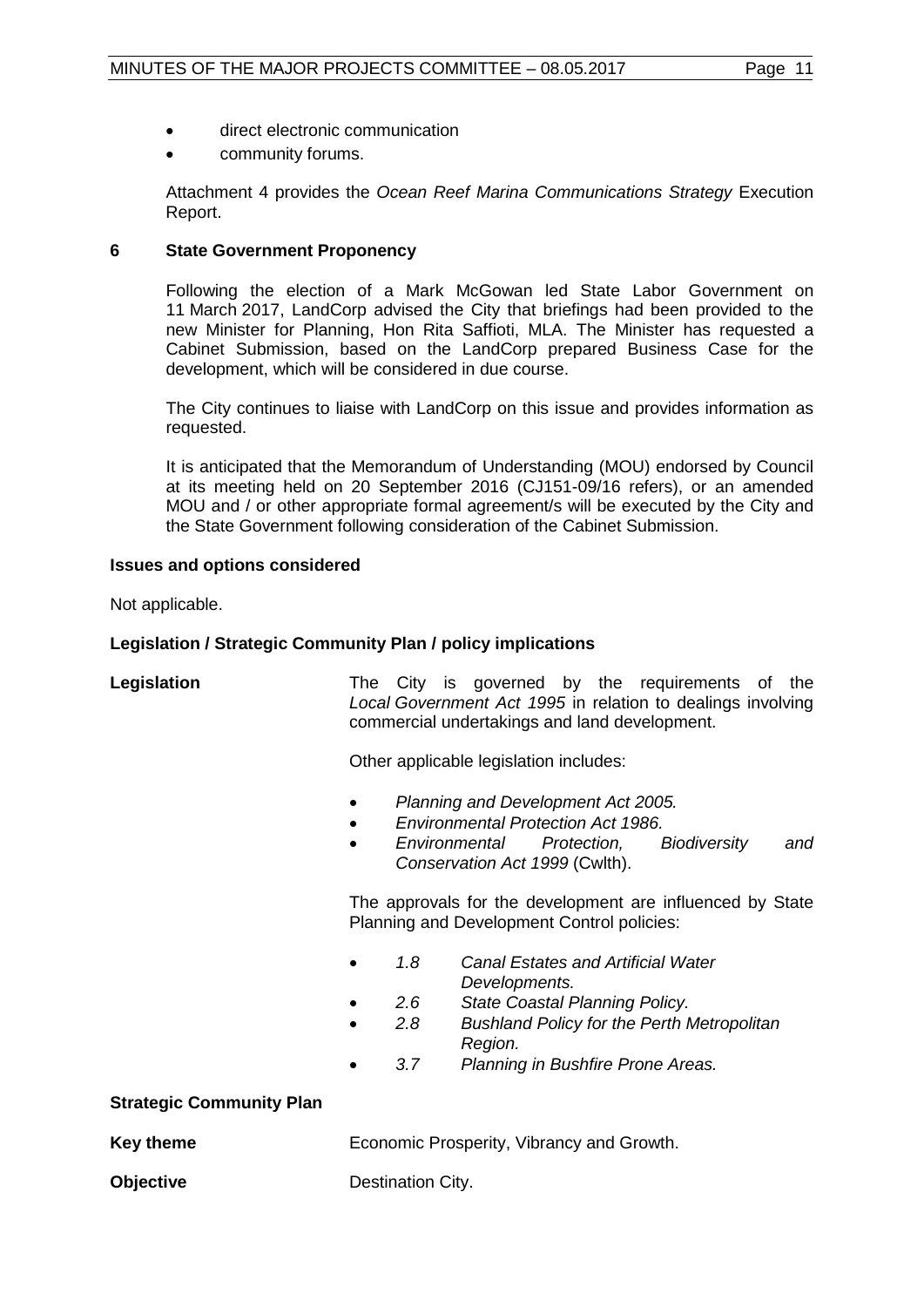- **Strategic initiative •** Facilitate the establishment of major tourism infrastructure.
	- Encourage diverse accommodation options.

**Policy** Not applicable.

#### **Risk management considerations**

The City has amassed a substantial amount of information on all aspects of the project over a number of years. This information together with that compiled for the PER and draft NPO ensured that the City was well positioned to respond to the requirements of the relevant approvals processes, including providing adequate responses to submissions on the PER and MRS Amendment.

Throughout the PER preparation phase, the City engaged with the decision-making agencies regarding the investigations undertaken, the outcomes and the agency requirements with regard to the contents of the PER. This engagement continued throughout the public advertising period to ensure that the City was aware of potential queries that could arise out of the submissions made by these agencies. Therefore the City is well placed to provide detailed and adequate responses in the shortest timeframe possible.

The Ocean Reef Marina Risk Management Assessment is continuously updated taking cognisance of the environmental and planning approval requirements.

It is also anticipated that the detailed and comprehensive business case, prepared by LandCorp with assistance from the City, will enable further risk management considerations to be identified, mitigated and / or managed.

#### **Financial / budget implications**

Current financial year impact

| Account no.          | C <sub>1001</sub>  |
|----------------------|--------------------|
| <b>Budget Item</b>   | Ocean Reef Marina. |
| <b>Budget amount</b> | \$882,313          |
| Amount spent to date | \$518,243          |
| <b>Balance</b>       | \$364,070          |

Note: The 2016-17 approved budget includes income of \$500,000 (State Government financial contribution).

Total Project Expenditure (as at 18 April 2017)

| 2007-08                     | S  | 133,241     |
|-----------------------------|----|-------------|
| 2008-09                     | \$ | 968,284     |
| 2009-10                     | \$ | 266,604     |
| 2010-11                     | S  | 325,046     |
| 2011-12                     | \$ | 388,552     |
| 2012-13                     | \$ | 376,393     |
| 2013-14                     | \$ | 838,371     |
| 2014-15                     |    | \$1,314,917 |
| 2015-16                     |    | \$1,163,151 |
| 2016-17                     |    | 518,243     |
| <b>LESS Grants Received</b> |    | \$(785,500) |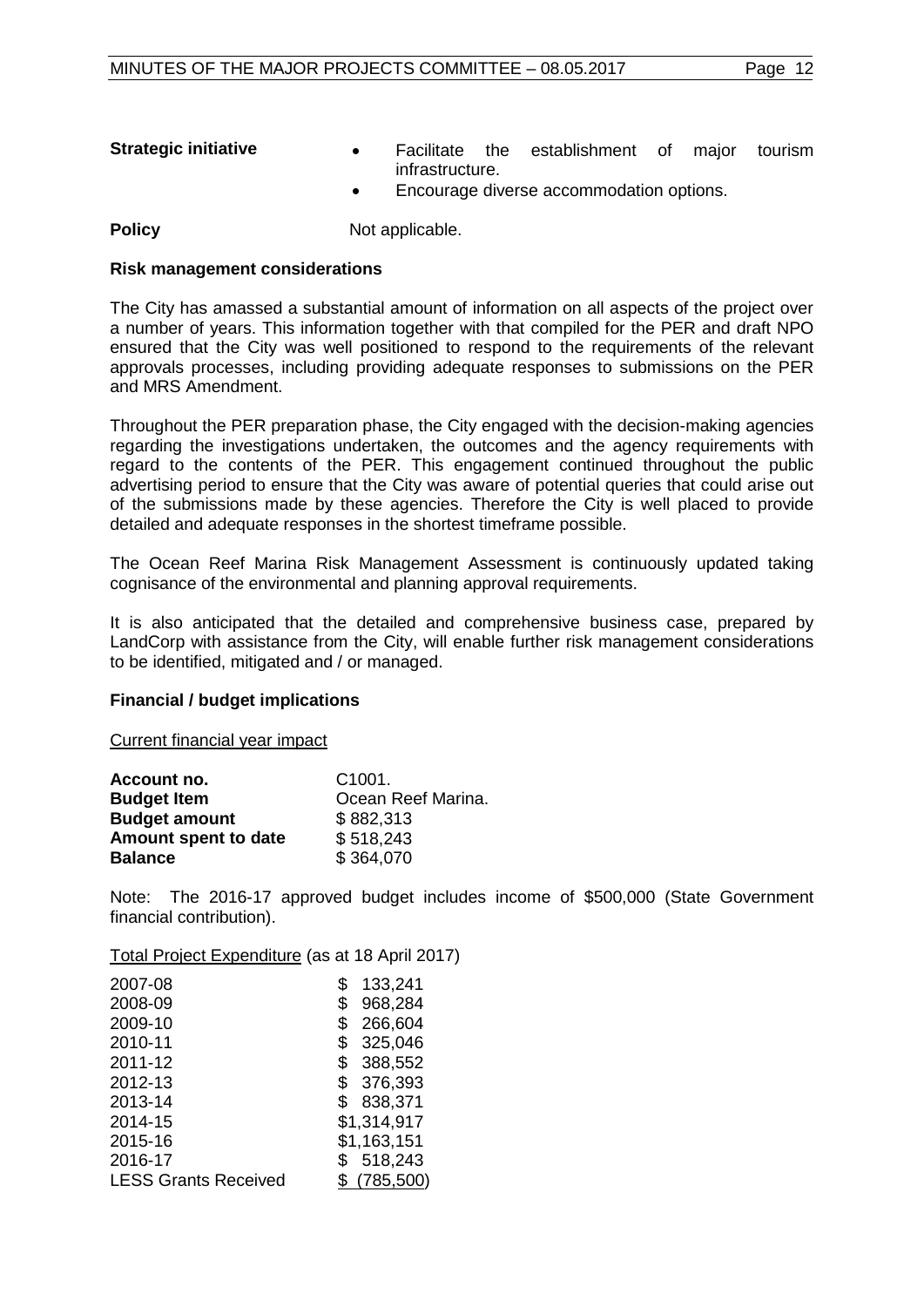Total City Expenditure \$5,507,302

**Annual operating cost** The relevant business case/s, as far as possible, will include anticipated on-going operating costs.

- **Estimated annual income** The relevant business case/s, as far as possible, will include estimated annual income.
- **Capital replacement** Detailed analysis will be required at the appropriate stage of the project.
- **20 Year Strategic Financial Plan impact**  The City's *20 Year Strategic Financial Plan 2015-16 to 2034-35* includes \$2,070,000 which represents capital expenditure for the 2015-16 and 2016-17 financial years. Further analysis of the impact on the *20 Year Strategic Financial Plan* will be undertaken at the appropriate stage of the project.
- **Impact year** 2016-17.

All amounts quoted in this report are exclusive of GST.

#### **Regional significance**

The Ocean Reef Marina development will become a significant tourist / visitor destination and a key focal point within the northern Perth corridor.

#### **Sustainability implications**

Progression of the Ocean Reef Marina planning process required a number of studies / reports addressing key issues pertaining to sustainability (such as social and economic impact and environmental sustainability). Various management plans were required to be prepared as part of the MRS amendment, PER and structure plan processes and it is highly likely that further management plans will be required as conditions of any environmental and planning approval.

#### **Consultation**

Extensive on-going consultation with key stakeholders, State Government departments and agencies has been undertaken to ensure the relevant approvals processes proceed in accordance with expectations and agreed timelines.

While not a statutory requirement, the City invited comments on the draft NPO and draft preliminary Ocean Reef Marina SP during the public advertising of the MRS Amendment and PER. The comments on the draft NPO will be considered during the finalisation of the NPO in collaboration with DoP, DPaW and OEPA.

Where appropriate, the City will respond to comments received in the draft preliminary Ocean Reef Marina SP.

As previously indicated, formal consultation on the final Ocean Reef Marina SP will be undertaken in accordance with statutory requirements at the appropriate time.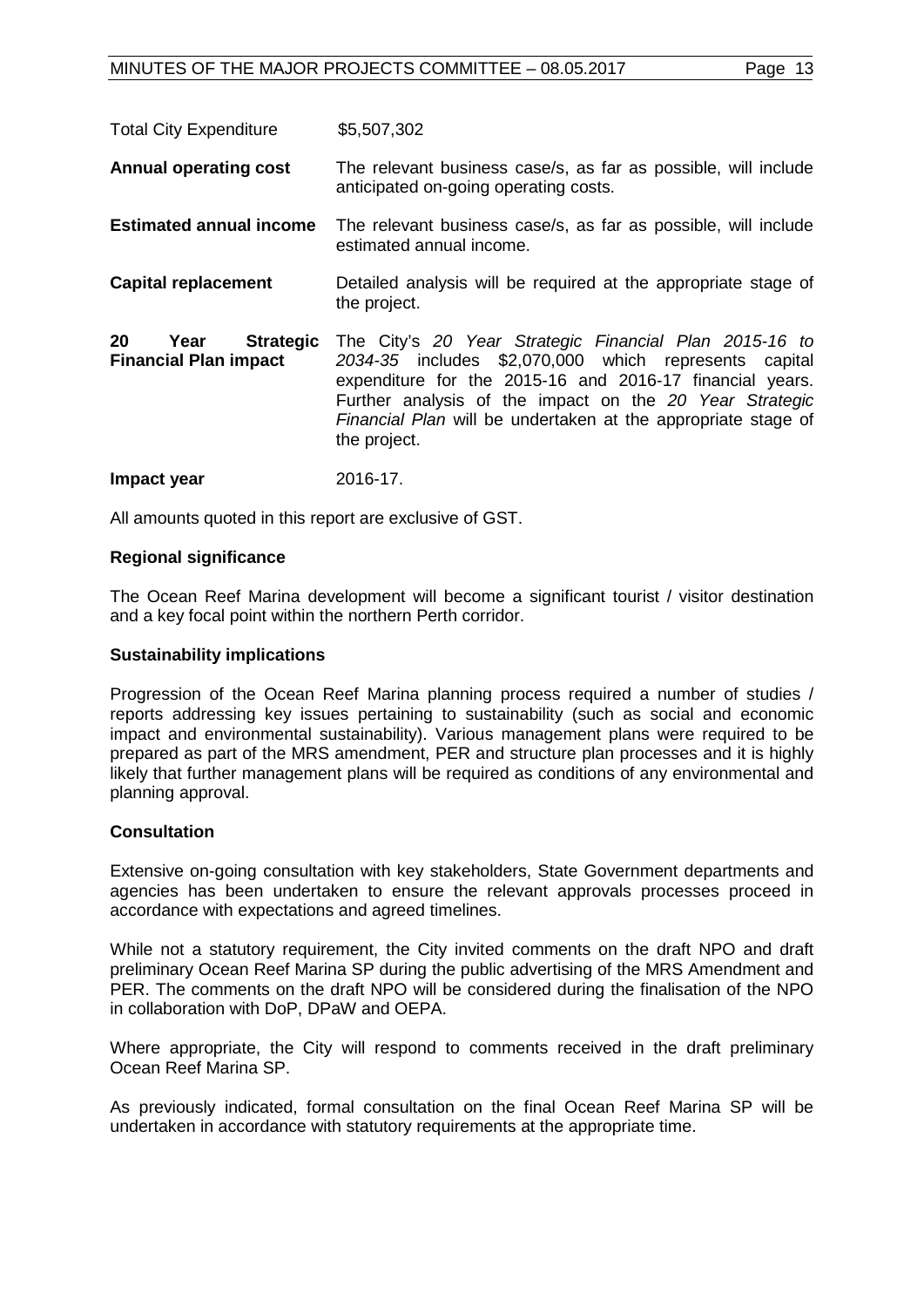## **COMMENT**

Not applicable.

## **VOTING REQUIREMENTS**

Simple Majority.

## **MOVED Cr Gobbert, SECONDED Cr Hollywood that Council:**

- **1 NOTES the Ocean Reef Marina Project Status Report;**
- **2 REQUESTS the Chief Executive Officer to respond to submissions received by the City on the draft preliminary** *Ocean Reef Marina Structure Plan* **following consultation with Taylor Burrell Barnett and Strategen.**

#### **The Motion was Put and CARRIED (7/0)**

**In favour of the Motion:** Mayor Pickard, Crs Chester, Fishwick, Gobbert, Hollywood, Norman and Taylor.

*Mr Darren Walsh, CEO Strategen left the room at 6.16pm.*

*The Manager City Projects left the room at 6.16pm.*

*Appendix 1 refers*

*[To access this attachment on electronic document, click here: Attach1agnMPC170508.pdf](Attach1agnMPC170508.pdf)*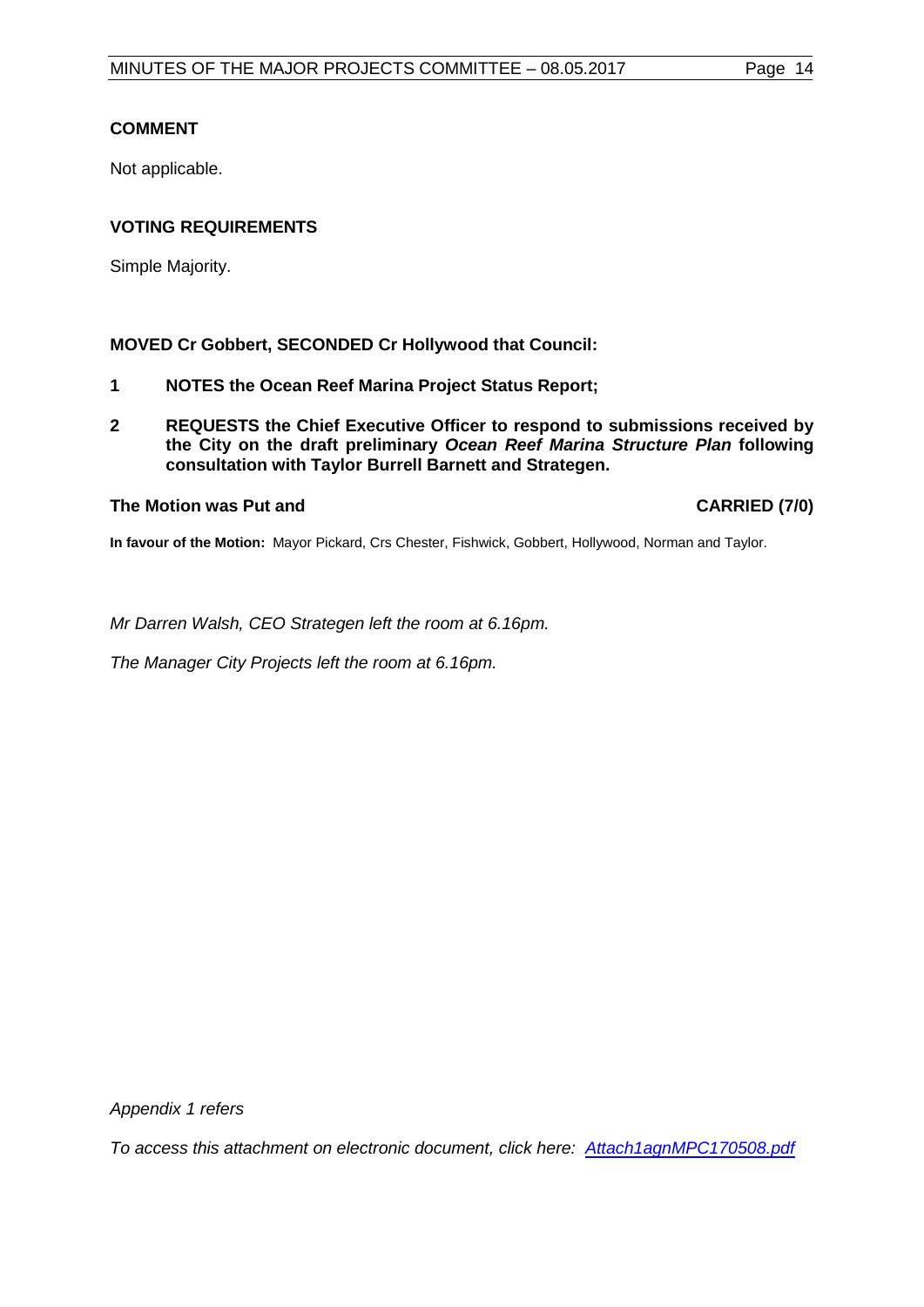## <span id="page-14-0"></span>**ITEM 2 CONFIDENTIAL - JOONDALUP CITY CENTRE DEVELOPMENT - PROJECT STATUS**

| <b>North Central</b>                                                                                                                                   |                                                                                                        |
|--------------------------------------------------------------------------------------------------------------------------------------------------------|--------------------------------------------------------------------------------------------------------|
| Mr Garry Hunt<br>Office of the CEO                                                                                                                     |                                                                                                        |
| 103036, 101515                                                                                                                                         |                                                                                                        |
| Attachment 1<br>Attachment 2                                                                                                                           | Boas Place Concept Plan – Option 4B<br>Land valuations - individual components<br>of Boas Place        |
| Attachment 3                                                                                                                                           | Subdivision and town planning report -<br>summary                                                      |
| Attachment 4                                                                                                                                           | Environmentally Sustainable Design -<br>Guideline Levels                                               |
| (Please Note:                                                                                                                                          | The<br>report and attachments<br>are<br>confidential and will appear in the official Minute Book only) |
| Information - includes items provided to Council for<br>information purposes only that do not require a decision of<br>Council (that is for 'noting'). |                                                                                                        |
|                                                                                                                                                        |                                                                                                        |

This report is confidential in accordance with Sections 5.23(2)(d) and 5.23(2)(e)(ii) of the *Local Government Act 1995*, which also permits the meeting to be closed to the public for business relating to the following:

- *(d) legal advice obtained, or which may be obtained, by the local government and which relates to a matter to be discussed at the meeting.*
- *(e)(ii) information that has a commercial value to a person.*

A full report was provided to Elected Members under separate cover. The report is not for publication.

*The Manager City Projects entered the room at 6.17pm.*

**MOVED Cr Chester, SECONDED Cr Fishwick that the Major Projects Committee NOTES the Joondalup City Development Project Status Report.**

#### **The Motion was Put and CARRIED (7/0)**

**In favour of the Motion:** Mayor Pickard, Crs Chester, Fishwick, Gobbert, Hollywood, Norman and Taylor.

*The Director Planning and Community Development left the room at 6.38pm.*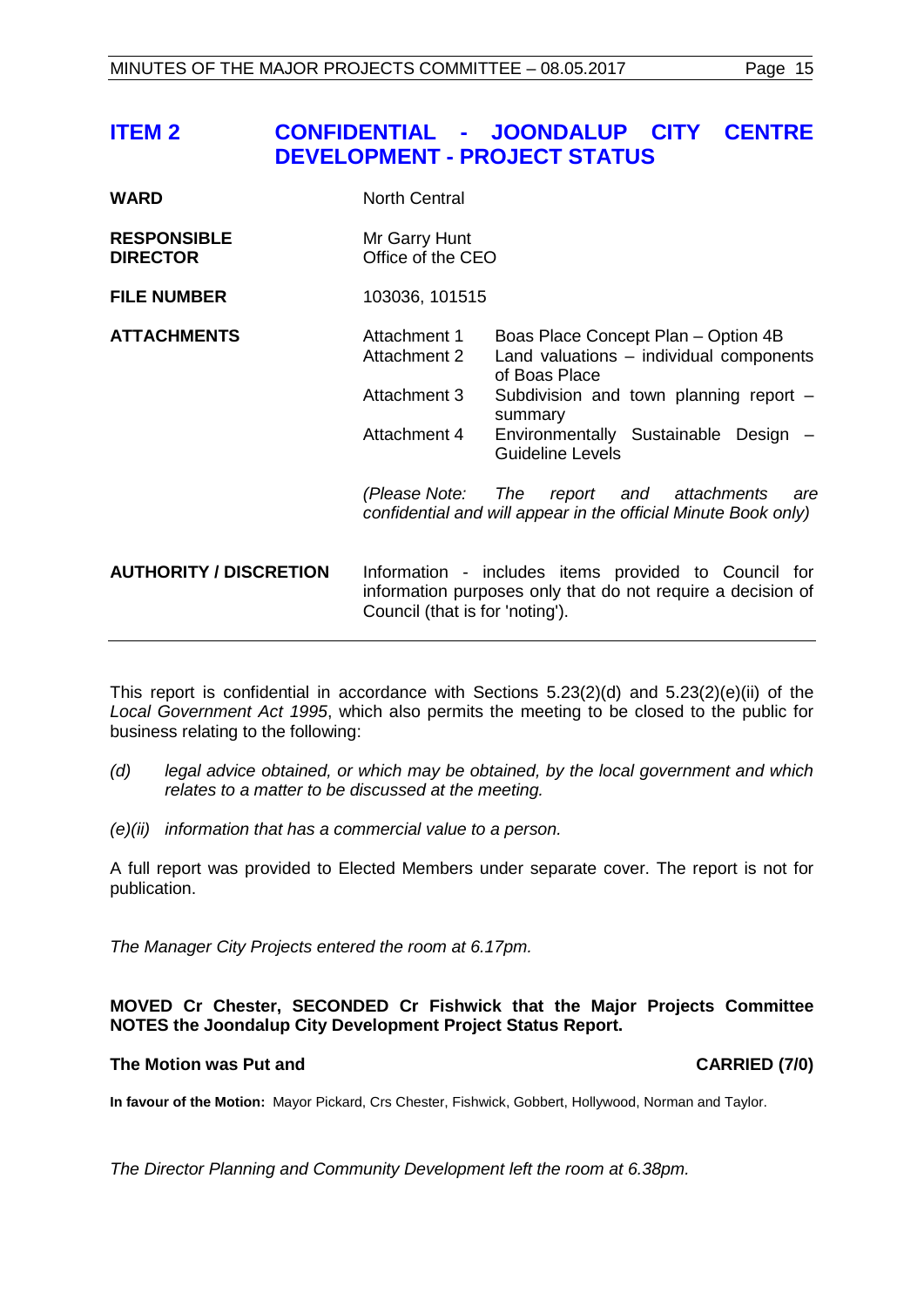## <span id="page-15-0"></span>**ITEM 3 JOONDALUP PERFORMING ARTS AND CULTURAL FACILITY – PROJECT STATUS**

| <b>WARD</b>                           | <b>North</b>                                                                                                                                           |
|---------------------------------------|--------------------------------------------------------------------------------------------------------------------------------------------------------|
| <b>RESPONSIBLE</b><br><b>DIRECTOR</b> | Mr Garry Hunt<br><b>Chief Executive Officer</b>                                                                                                        |
| <b>FILE NUMBER</b>                    | 75577, 101515                                                                                                                                          |
| <b>ATTACHMENTS</b>                    | Nil.                                                                                                                                                   |
| <b>AUTHORITY / DISCRETION</b>         | Information - includes items provided to Council for<br>information purposes only that do not require a decision of<br>Council (that is for 'noting'). |

## **PURPOSE**

For the Major Projects Committee to note the status of the Joondalup Performing Arts and Cultural Facility (JPACF) project.

## **EXECUTIVE SUMMARY**

Public advertising of the JPACF Business Case is now complete and the City is currently analysing the submissions received. A report detailing the results will be prepared and presented to Council at its meeting to be held on 27 June 2017.

*It is therefore recommended that the Major Projects Committee NOTES the:*

- *1 status of the Joondalup Performing Arts and Cultural Facility Project;*
- *2 Chief Executive Officer will engage the services of a Project Director to assist the City with preparation for the next stage of the project.*

#### **BACKGROUND**

At its special meeting held on 1 February 2017 (JSC01-02/17 refers), Council resolved that it:

- *"1 ENDORSES the refined Joondalup Performing Arts and Cultural Facility Business Case, dated January 2017 for the purpose of advertising for public comment, subject to formatting and grammatical changes being made to the business case prior to public comment;*
- *2 REQUESTS the draft communications plan be modified as follows:*
	- *2.1 the inclusion of two community forums;*
	- *2.2 the community consultation brochure being modified to reflect:*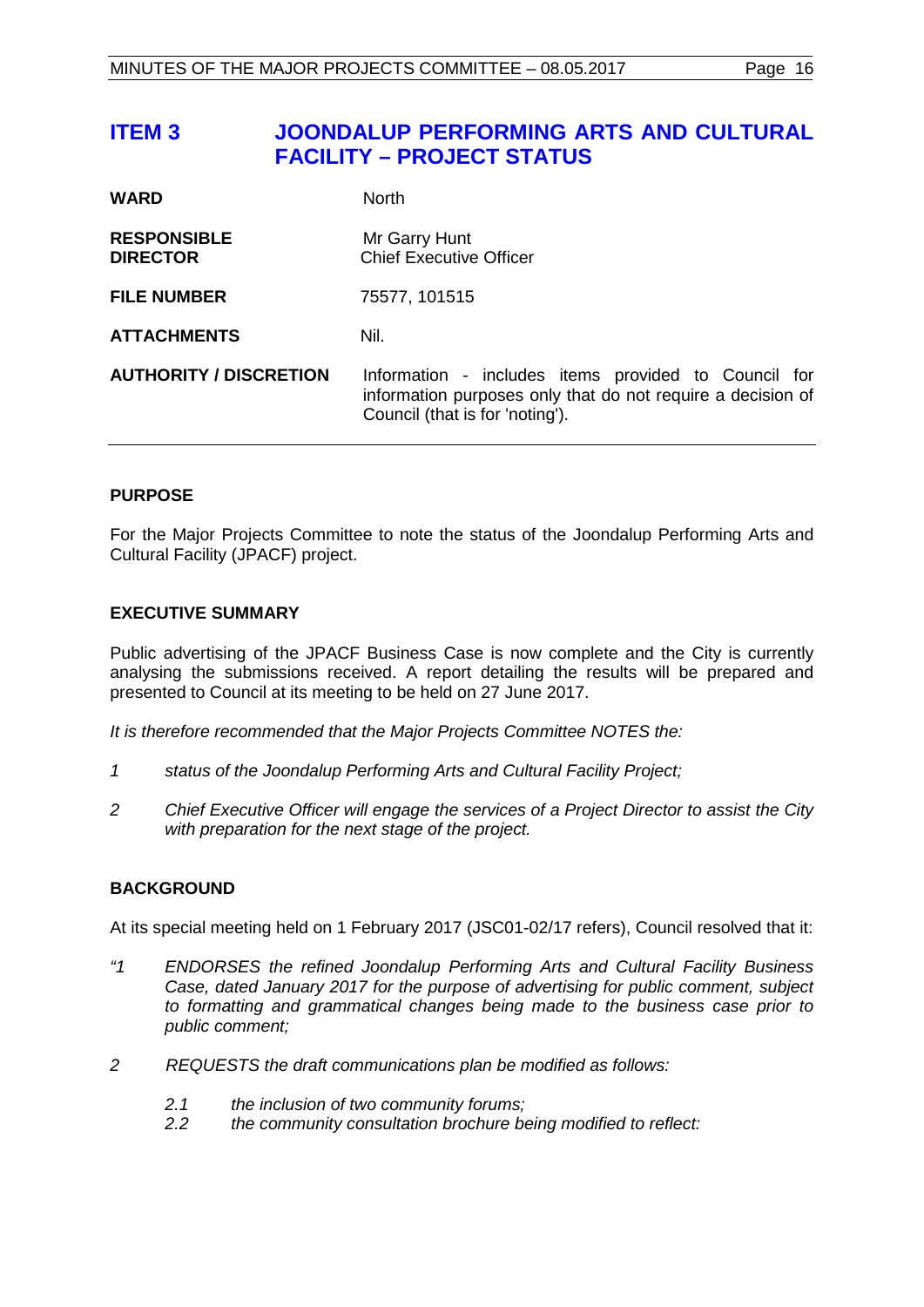- *2.2.1 the purpose of the facility;*
- *2.2.2 a detailed schedule identifying:*
	- *2.2.2.1 costs per household;*
	- *2.2.2.2 social return on investment;*
	- *2.2.2.3 comparative subsidies;*
	- *2.2.2.4 economic return on investment;*
	- *2.2.2.5 benefit cost ratio;*
- *2.3 the FAQ document including information concerning benefits of the proposal, cost per household, financial impact and how the City has financially planned for this project, including how business model efficiencies have been implemented as part of the preparation of this project;*
- *3 NOTES that the public comment period will run for 42 days commencing on 16 February 2017 and closing on 30 March 2017;*
- *4 NOTES that the Joondalup Performing Arts and Cultural Facility Business Case is predicated on the full utilisation of Tamala Park land sale proceeds;*
- *5 REQUESTS the community consultation material being viewed by Mayor Troy Pickard and the Presiding Member of the Finance Committee, Cr Tom McLean prior to it being released to the public;*
- *6 NOTES that a further report will be provided to Council in June 2017 detailing the results of the community consultation process to determine whether or not to proceed with the construction of the Joondalup Performing Arts and Cultural Facility."*

At its meeting held on 13 March 2017 the Major Projects Committee received a verbal update from the Chief Executive Officer on the progress of the JPACF community consultation process.

#### **DETAILS**

#### Community Consultation

The public advertising component of the community consultation process is now complete and the City is currently analysing the submissions received. A report detailing the results is being prepared and will be presented to Council at its meeting to be held on 27 June 2017.

In accordance with Council's resolution from its meeting held on 13 March 2017, the JPACF Brochure and Frequently Asked Questions documents were amended, and were reviewed by both Mayor Troy Pickard and Cr Tom McLean, prior to being released to the public.

The community consultation process was advertised for 42 days in accordance with the communication plan, commencing on 16 February 2017 via the following means:

- *Joondalup Times* and *Joondalup Weekender* newspaper adverts.
- Online information.
- Social media.
- A mail-out of approximately 72,500 letters, with accompanying brochures, were sent to all occupiers of City residential and commercial premises, ratepayers and key stakeholders.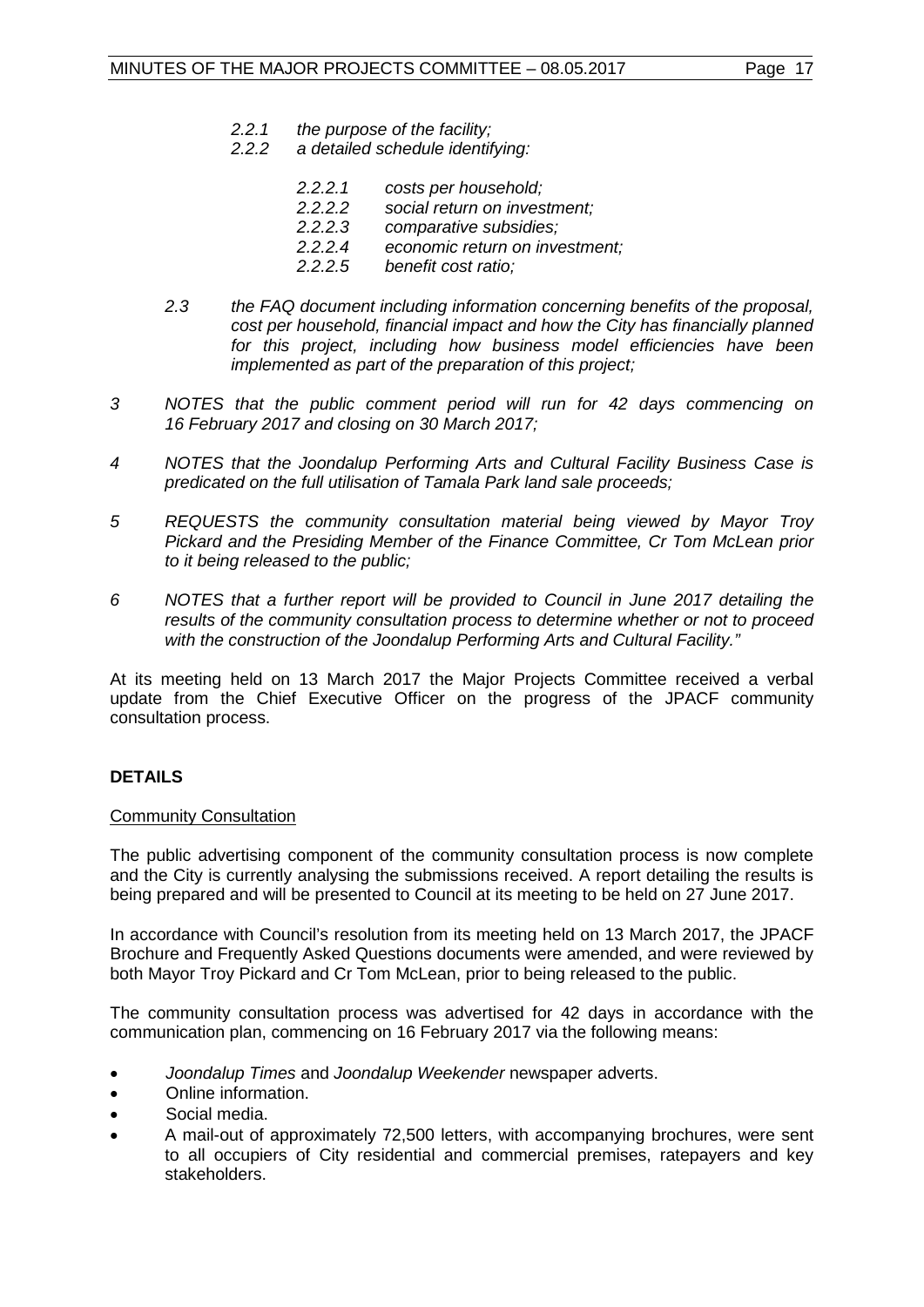### *Presentations*

The City presented details of the JPACF to representatives of the WA Liberal and Labor Parties, separately, on Monday 6 February 2017.

The City provided three presentations on details of the JPACF project to key stakeholders, schools and arts group representatives - two on 13 February 2017 and one on 23 February 2017.

### *Community Forums*

In accordance with Council's resolution, the City held two community forums on the JPACF Business Case:

- Thursday 23 March 2017, 6.00pm 7.30pm Warwick Hall, Warwick Grove, 12 Dorchester Ave, Warwick.
- Tuesday 28 March 2017, 6.00pm -7.30pm Joondalup Reception Centre, 102 Boas Ave, Joondalup.

The forums were advertised on the City's website, in the Joondalup Weekender, on social media and display screens. Twenty eight people were registered as attending the Warwick forum and 45 people were registered as attending the Joondalup forum.

#### Project Progression Options

Investigations are continuing into options for the next phase of the project so that the City will be in a position to proceed should Council decide to progress the JPACF project at its meeting to be held on 27 June 2017.

These investigations include research into:

- development delivery models including identification of a scope for a Project Director
- facility management models including programming and fee structure
- risk management and mitigation
- project schedule review
- external funding opportunities including sponsorship and capital funding.

Further details on the matters outlined above will be addressed in a report to Council at its meeting to be held on 27 June 2017.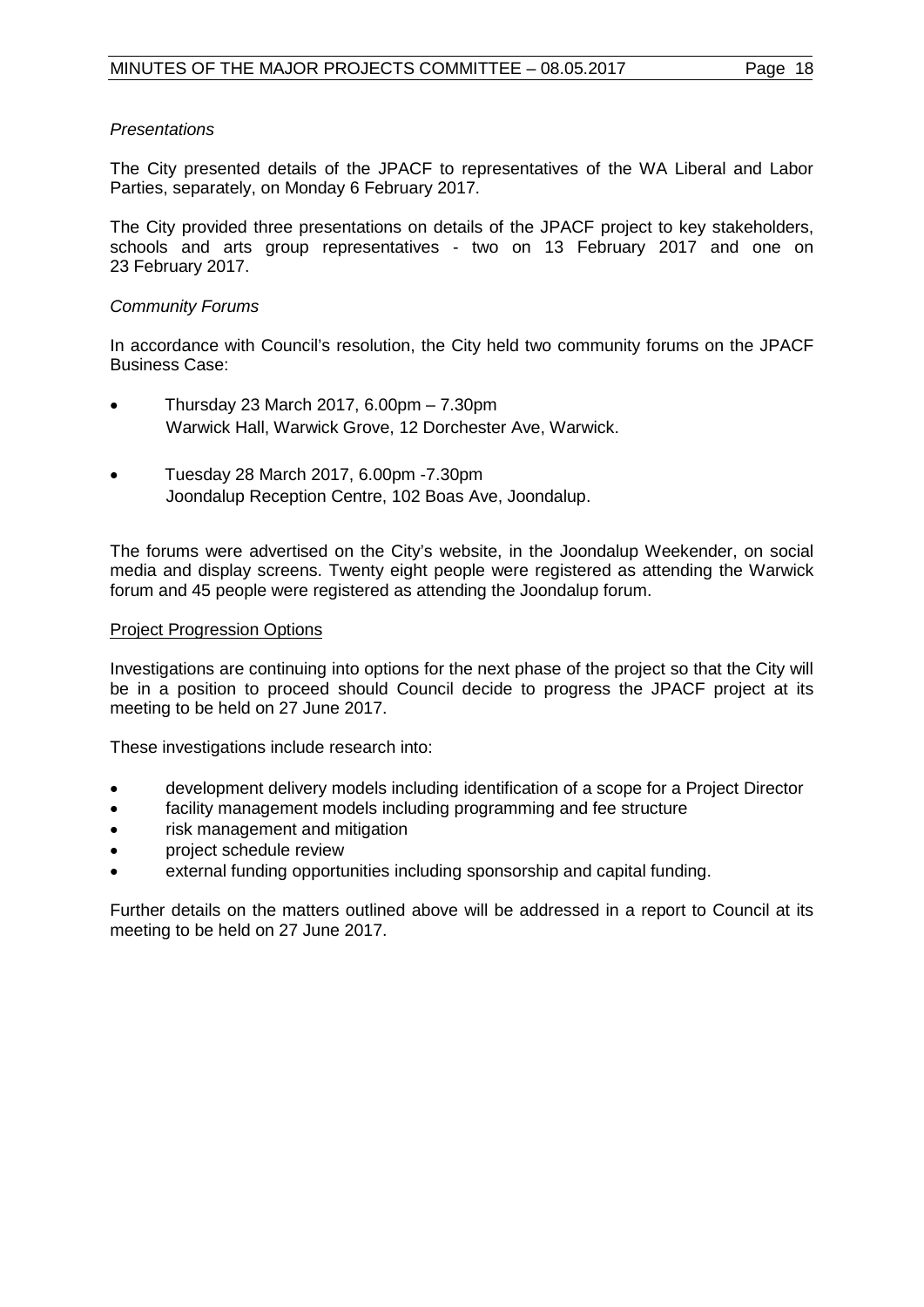#### **Issues and options considered**

Not applicable.

#### **Legislation / Strategic Community Plan / policy implications**

| Legislation                     | The City is governed by the requirements of the<br>Local Government Act 1995 in relation to dealings involving<br>commercial undertakings and land development. |
|---------------------------------|-----------------------------------------------------------------------------------------------------------------------------------------------------------------|
| <b>Strategic Community Plan</b> |                                                                                                                                                                 |
| <b>Key theme</b>                | Community Wellbeing.                                                                                                                                            |
| <b>Objective</b>                | Cultural development.                                                                                                                                           |
| <b>Strategic initiative</b>     | Establish a significant cultural facility with the capacity to<br>attract world-class visual and performing arts events.                                        |
| <b>Policy</b>                   | Community Consultation and Engagement Policy.                                                                                                                   |

#### **Risk management considerations**

A risk management plan outlining the risks apparent to the project has been prepared and is currently being reviewed. Risk management will be thoroughly investigated with a Project Director, prior to the project proceeding to construction. The financial risks and sensitivities are outlined in the JPACF Business Case.

#### **Financial / budget implications**

Current financial year impact

| Account no.          | 1-210-C1002.                                     |
|----------------------|--------------------------------------------------|
| <b>Budget Item</b>   | Joondalup Performing Arts and Cultural Facility. |
| <b>Budget amount</b> | \$446,270                                        |
| Amount spent to date | \$386,696                                        |
| <b>Proposed cost</b> | SNil.                                            |
| <b>Balance</b>       | \$59,574                                         |

The budget allocated for 2016-17 is for the engagement of expert consultants and other costs associated with project management, site assessment, schematic design fees, business case preparation and community consultation.

#### Future financial year impact

The development of the JPACF will require a significant financial contribution towards the capital cost, ongoing costs and an annual subsidy for the facility's operations.

The capital cost of the facility is estimated to be \$99.7 million in today's dollars.

The financial analysis undertaken to date for the JPACF indicate an annual operating subsidy of between \$800,000 and \$900,000 (excluding borrowing costs and depreciation). It should be noted that investigations have indicated that annual operating subsidies for comparable facilities in Australia can exceed \$1 million.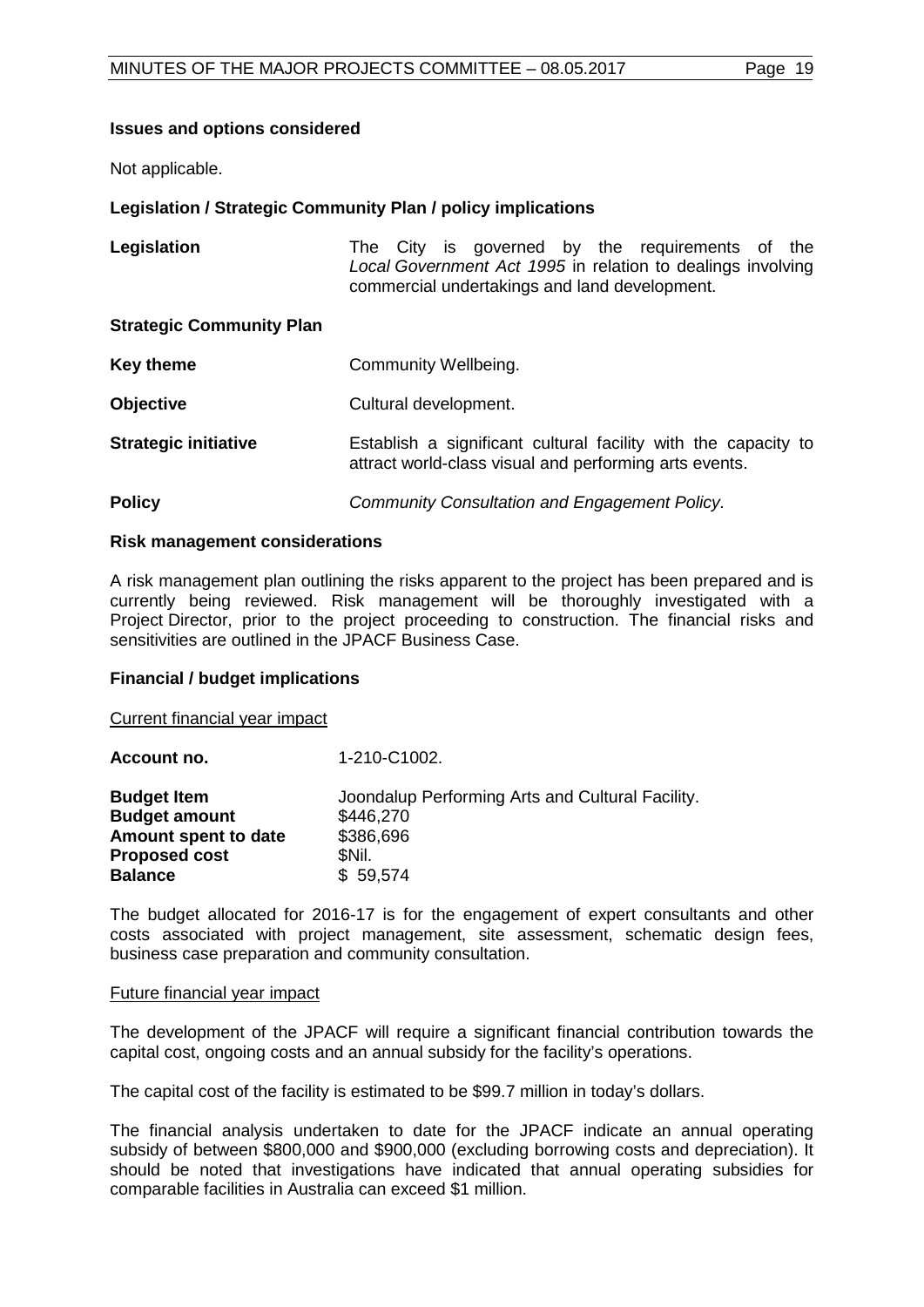### **20 Year Strategic**  \$ 97.4 million. **Financial Plan impact**

#### **Impact year** 2018-19.

All amounts quoted in this report are exclusive of GST.

#### **Regional significance**

The construction of the JPACF will enhance the City Centre as the major commercial, educational, recreational and arts and cultural centre for the northern corridor of the Perth metropolitan area.

#### **Sustainability implications**

Sustainability implications have been considered during the schematic design stage and have been incorporated into the Business Case for the facility.

#### **Consultation**

From the early stages of the project the City has consulted widely on the JPACF project. In addition to the recent community consultation on the JPACF Business Case as outlined in the 'Details' section above, the following consultation has taken place on the project to date:

- In the initial scoping and planning phases of the project a comprehensive survey of various schools, community groups and professional cultural and performing arts performers and artists was undertaken by the City.
- In the preparation of the 2012 Market Analysis and Feasibility Study, numerous performing arts managers, performing arts venues, arts producers, local cultural organisations and existing, school, convention, sporting and learning facility representatives were consulted with.
- During the architectural design competition for the concept design, ratepayers, residents and the broader community were given the opportunity to view the four conceptual design submissions and vote and comment on their preferred design. The City received over 450 votes and numerous comments.
- On an ongoing basis the City has consulted with performing arts facility managers, the Department of Culture and the Arts and the Perth Theatre Trust. The City has also liaised with experts in the performing arts, conferencing, events, exhibitions and education sectors.
- From 2011 to 2015 the JPACF project was overseen by the former JPACF Steering Committee which included external members from the Joondalup Learning Precinct, specialist performing arts and cultural experts and members from community arts groups.
- The City has briefed Government and Opposition representatives at both state and federal level highlighting the local, regional, social and economic benefit of this proposed facility, with the intention of obtaining financial support.
- Throughout the various phases of the project consultants specialising in facility operation and management, architecture and social, economic and financial analysis, have been engaged by the City.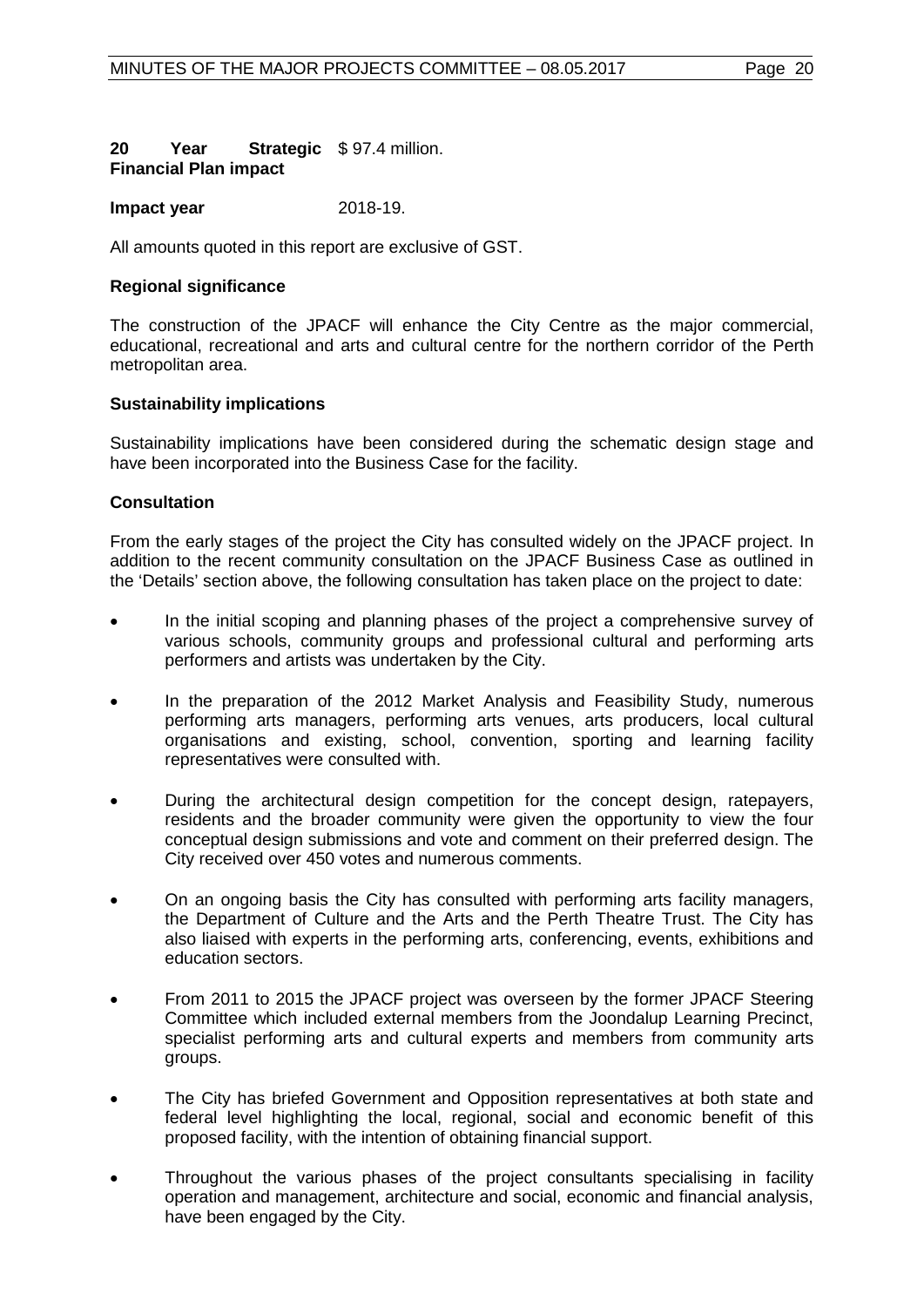### **COMMENT**

The City will continue to analyse the results of the community consultation on the JPACF Business Case and will provide a report on the results to Council at its meeting to be held on 27 June 2017.

Preparations are in progress for the next stage of the project so the City will be in a position to proceed with the development of the JPACF in the event that Council decides to do so.

## **VOTING REQUIREMENTS**

Simple Majority.

**MOVED Cr Hollywood, SECONDED Cr Gobbert that Major Projects Committee NOTES the:**

- **1 status of the Joondalup Performing Arts and Cultural Facility Project;**
- **2 Chief Executive Officer will engage the services of a Project Director to assist the City with preparation for the next stage of the project.**

#### **The Motion was Put and CARRIED (7/0)**

**In favour of the Motion:** Mayor Pickard, Crs Chester, Fishwick, Gobbert, Hollywood, Norman and Taylor.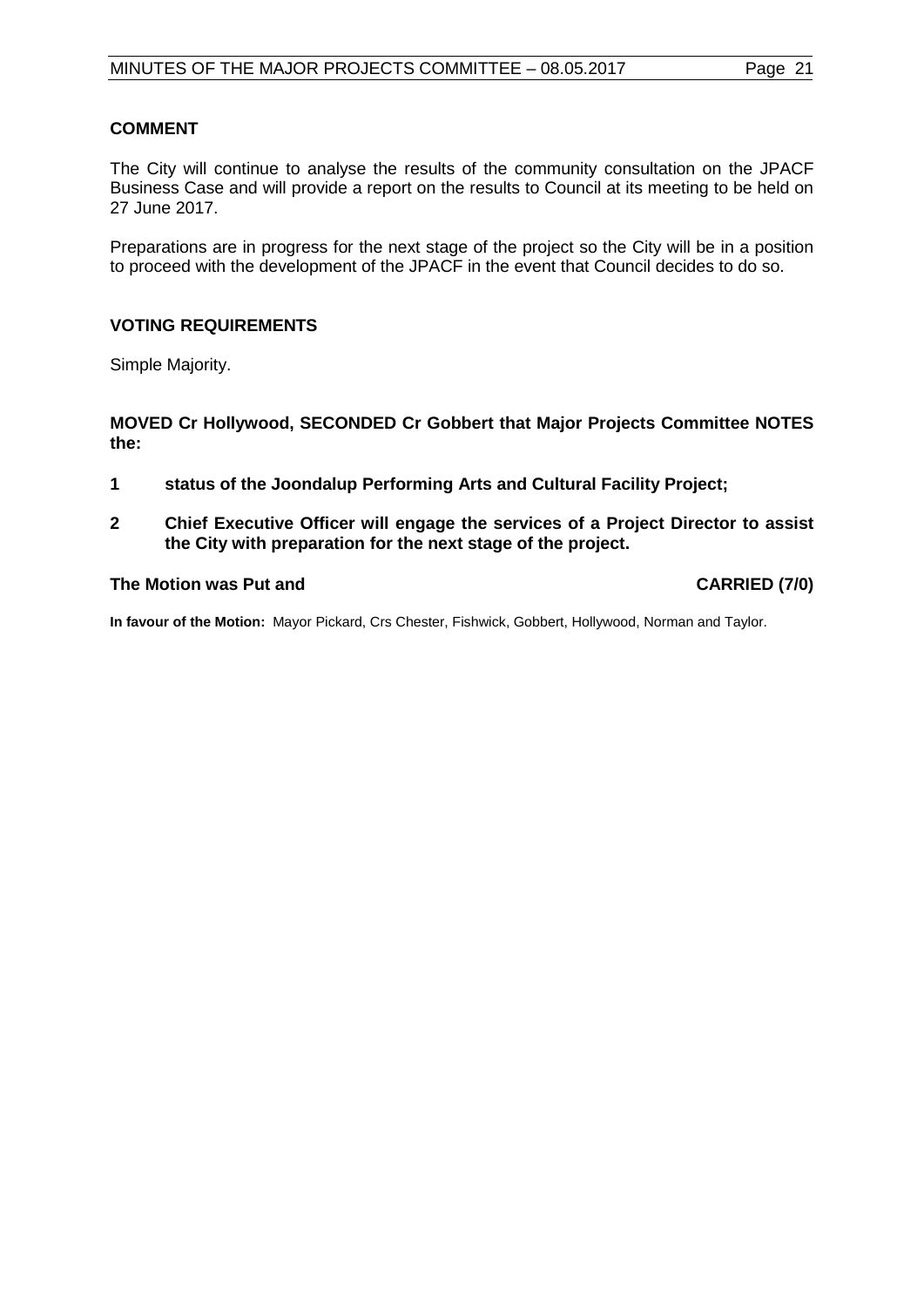## <span id="page-21-0"></span>**URGENT BUSINESS**

#### <span id="page-21-1"></span>**RESCHEDULING OF JULY 2017 MAJOR PROJECTS COMMITTEE MEETING**

In accordance with Clause 4.7 of the *City of Joondalup Meeting Procedures Local Law 2013*, Mayor Pickard gave notice of his intention to move the following Motion as Urgent Business:

**That the Major Projects Committee BY AN ABSOLUTE MAJORITY AMENDS its decision of 13 March 2017 (Item 1 refers) as follows:**

**1 re-schedule its Monday 10 July 2017 meeting to now be held on Monday 17 July 2017, commencing at 5.45pm.**

#### **Reason for Urgent Business**

The Mayor indicated it was necessary to re-schedule the meeting now as it affected the next scheduled meeting date.

#### **Reason for Motion**

The Mayor indicated the scheduled meeting date conflicted with other key dates relating to projects overseen by the Major Projects Committee and it was therefore necessary to defer the meeting by one week.

#### **Officer's Recommendation**

In accordance with Clause 4.7 of the *City of Joondalup Meeting Procedures Local Law 2013*, the following is a summary of the verbal report given by the Chief Executive Officer:

"*The Chief Executive Officer advised the requested change of meeting date can be accommodated*."

**MOVED Cr Gobbert, SECONDED Cr Taylor that the Major Projects Committee BY AN ABSOLUTE MAJORITY AMENDS its decision of 13 March 2017 (Item 1 refers) as follows:**

**1 re-schedule its Monday 10 July 2017 meeting to now be held on Monday 17 July 2017, commencing at 5.45pm.**

#### **The Motion was Put and CARRIED (7/0)**

**In favour of the Motion:** Mayor Pickard, Crs Chester, Fishwick, Gobbert, Hollywood, Norman and Taylor.